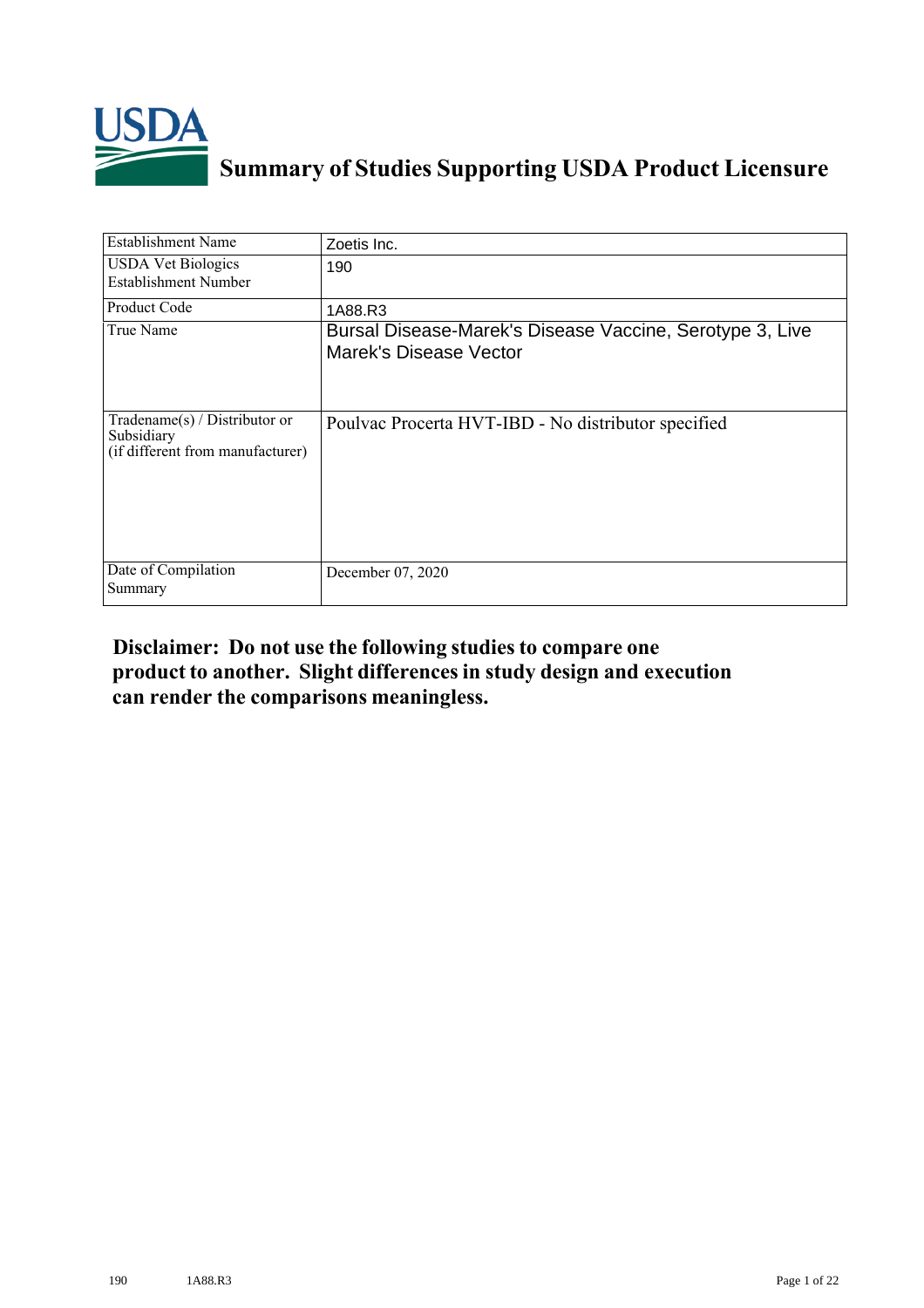| <b>Study Type</b>              | Efficacy                                                        |  |  |
|--------------------------------|-----------------------------------------------------------------|--|--|
| <b>Pertaining to</b>           | Infectious Bursal Disease Virus (IBDV)                          |  |  |
| <b>Study Purpose</b>           | Demonstrate efficacy against Infectious Bursal disease          |  |  |
| <b>Product Administration</b>  | One dose by the subcutaneous route                              |  |  |
| <b>Study Animals</b>           | Day-old chicks divided into 3 groups                            |  |  |
|                                | Group 1 vaccinated with product and challenged                  |  |  |
|                                | Group 2 placebo vaccinated and challenged (positive control)    |  |  |
|                                | Group 3 placebo vaccinated non-challenged (negative control)    |  |  |
| <b>Challenge Description</b>   | USDA STD strain given at 34 days of age                         |  |  |
| <b>Interval observed after</b> | The birds were observed daily for 4 days then tissues were      |  |  |
| challenge                      | examined.                                                       |  |  |
| <b>Results</b>                 | Vaccines and controls were evaluated in terms of Infectious     |  |  |
|                                | Bursal disease grossly observable lesions per the criteria in 9 |  |  |
|                                | CFR 113.331(c).                                                 |  |  |
|                                |                                                                 |  |  |
|                                | Birds with grossly observable lesions:                          |  |  |
|                                | Group 1: 0/30                                                   |  |  |
|                                | Group 2: 30/30                                                  |  |  |
|                                | Group 3: 0/29                                                   |  |  |
|                                |                                                                 |  |  |
|                                | Requirements of 9 CFR 113.331(c) were met.                      |  |  |
|                                |                                                                 |  |  |
|                                | Raw data on attached page                                       |  |  |
| <b>USDA Approval Date</b>      | 21 September 2018                                               |  |  |

| Group        | Animal | <b>Normal</b>             | Edema |
|--------------|--------|---------------------------|-------|
| 1            | 207    | $\mathbf X$               |       |
| 1            | 221    | $\mathbf X$               |       |
| 1            | 224    | $\boldsymbol{\mathrm{X}}$ |       |
| 1            | 225    | $\mathbf X$               |       |
| 1            | 237    | $\overline{\text{X}}$     |       |
| $\mathbf{1}$ | 276    | $\overline{\text{X}}$     |       |
| 1            | 287    | $\mathbf X$               |       |
| 1            | 289    | $\mathbf X$               |       |
| $\mathbf{1}$ | 309    | $\overline{\text{X}}$     |       |
| 1            | 310    | $\boldsymbol{\mathrm{X}}$ |       |
| 1            | 321    | $\boldsymbol{\mathrm{X}}$ |       |
| 1            | 341    | $\mathbf X$               |       |
| 1            | 342    | $\overline{X}$            |       |
| 1            | 344    | $\boldsymbol{\mathrm{X}}$ |       |
| 1            | 329    | $\boldsymbol{\mathrm{X}}$ |       |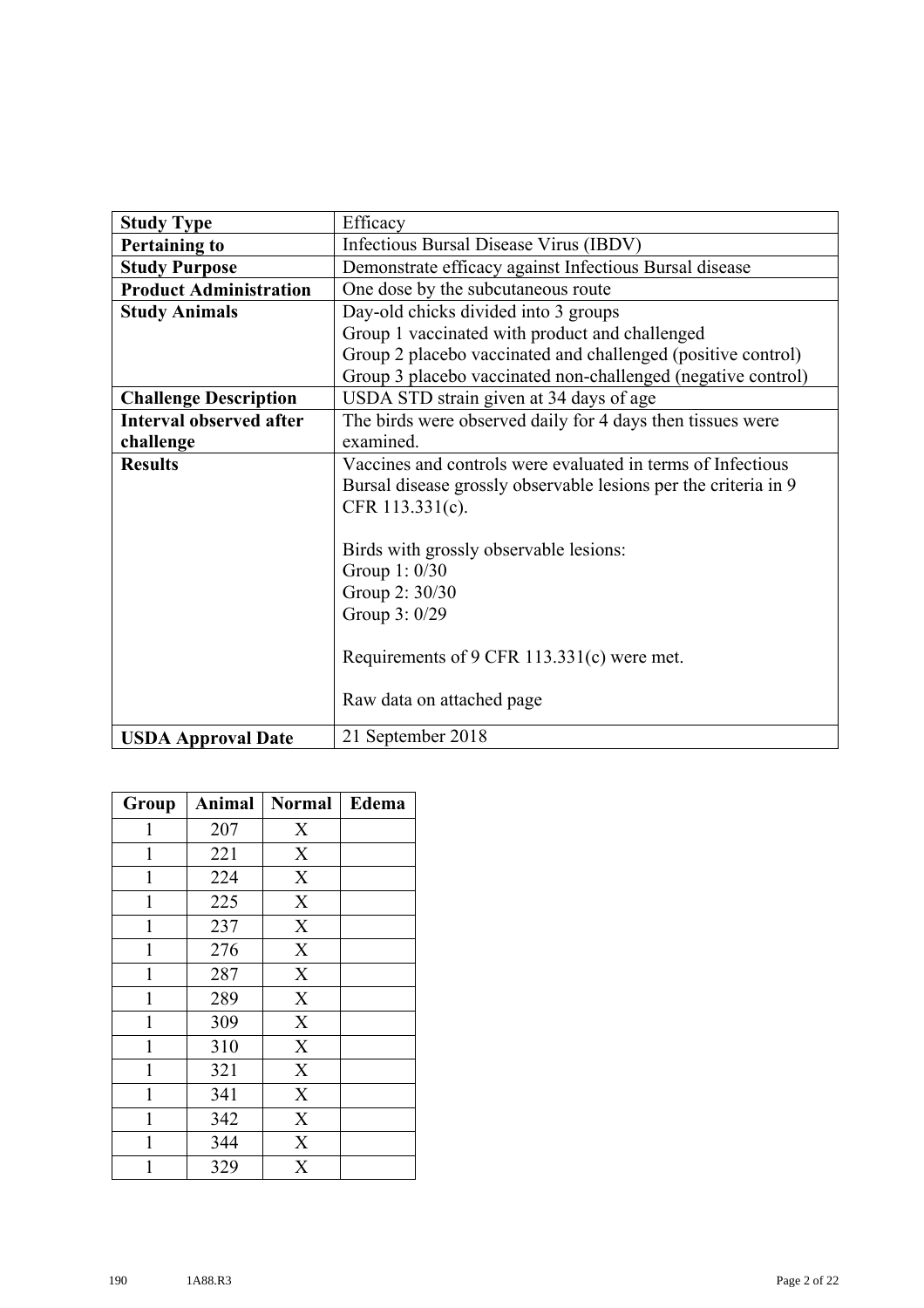| Group                                     | Animal           | <b>Normal</b>                                                                                               | Edema                                                                                                                                                                       |
|-------------------------------------------|------------------|-------------------------------------------------------------------------------------------------------------|-----------------------------------------------------------------------------------------------------------------------------------------------------------------------------|
| 1                                         | 212              |                                                                                                             |                                                                                                                                                                             |
| $\mathbf 1$                               | 219              |                                                                                                             |                                                                                                                                                                             |
| $\mathbf{1}$                              | 226              |                                                                                                             |                                                                                                                                                                             |
| $\mathbf{1}$                              | 238              |                                                                                                             |                                                                                                                                                                             |
| $\mathbf{1}$                              | 244              |                                                                                                             |                                                                                                                                                                             |
| $\mathbf{1}$                              | 251              |                                                                                                             |                                                                                                                                                                             |
| $\mathbf{1}$                              | 253              |                                                                                                             |                                                                                                                                                                             |
| $\mathbf{1}$                              | 266              | $\frac{X}{X}$ $\frac{X}{X}$ $\frac{X}{X}$ $\frac{X}{X}$ $\frac{X}{X}$                                       |                                                                                                                                                                             |
| $\mathbf 1$                               | 267              |                                                                                                             |                                                                                                                                                                             |
| $\mathbf{1}$                              | 281              |                                                                                                             |                                                                                                                                                                             |
| $\mathbf{1}$                              | 282              |                                                                                                             |                                                                                                                                                                             |
| $\mathbf 1$                               | 292              | $\frac{\overline{X}}{\overline{X}}$ $\frac{\overline{X}}{\overline{X}}$ $\frac{\overline{X}}{\overline{X}}$ |                                                                                                                                                                             |
| $\mathbf{1}$                              | 293              |                                                                                                             |                                                                                                                                                                             |
| $\mathbf{1}$                              | $\overline{319}$ |                                                                                                             |                                                                                                                                                                             |
| $\mathbf{1}$                              | 330              | $\overline{\text{X}}$                                                                                       |                                                                                                                                                                             |
|                                           | 211              |                                                                                                             | X                                                                                                                                                                           |
| $rac{2}{2}$                               | 216              |                                                                                                             | $\frac{\overline{X} \times \overline{X}}{\overline{X} \times \overline{X} \times \overline{X}}$ $\frac{\overline{X} \times \overline{X}}{\overline{X} \times \overline{X}}$ |
|                                           | 223              |                                                                                                             |                                                                                                                                                                             |
| $\frac{2}{2}$ $\frac{2}{2}$               | 228              |                                                                                                             |                                                                                                                                                                             |
|                                           | 243              |                                                                                                             |                                                                                                                                                                             |
|                                           | 245              |                                                                                                             |                                                                                                                                                                             |
| $\frac{2}{2}$                             | 247              |                                                                                                             |                                                                                                                                                                             |
|                                           | 275              |                                                                                                             |                                                                                                                                                                             |
| $\overline{2}$                            | 279              |                                                                                                             |                                                                                                                                                                             |
| $\frac{2}{2}$                             | 291              |                                                                                                             |                                                                                                                                                                             |
|                                           | 296              |                                                                                                             |                                                                                                                                                                             |
|                                           | 313              |                                                                                                             |                                                                                                                                                                             |
| $\overline{2}$                            | 320              |                                                                                                             | $\overline{X}$                                                                                                                                                              |
|                                           | 336              |                                                                                                             |                                                                                                                                                                             |
|                                           | 337              |                                                                                                             |                                                                                                                                                                             |
| $\frac{2}{2}$ $\frac{2}{2}$ $\frac{2}{2}$ | $\frac{220}{2}$  |                                                                                                             |                                                                                                                                                                             |
|                                           | 229              |                                                                                                             |                                                                                                                                                                             |
|                                           | 233              |                                                                                                             |                                                                                                                                                                             |
|                                           | $\overline{248}$ |                                                                                                             |                                                                                                                                                                             |
| $\frac{2}{2}$                             | 249              |                                                                                                             |                                                                                                                                                                             |
|                                           | 258              |                                                                                                             |                                                                                                                                                                             |
|                                           | 270              |                                                                                                             |                                                                                                                                                                             |
| $\frac{2}{2}$                             | 273              |                                                                                                             |                                                                                                                                                                             |
|                                           | 284              |                                                                                                             | $\frac{X}{X} \frac{X}{X} \frac{X}{X} \frac{X}{X} \frac{X}{X} \frac{X}{X} \frac{X}{X} \frac{X}{X} \frac{X}{X}$                                                               |
| $\overline{2}$                            | 288              |                                                                                                             |                                                                                                                                                                             |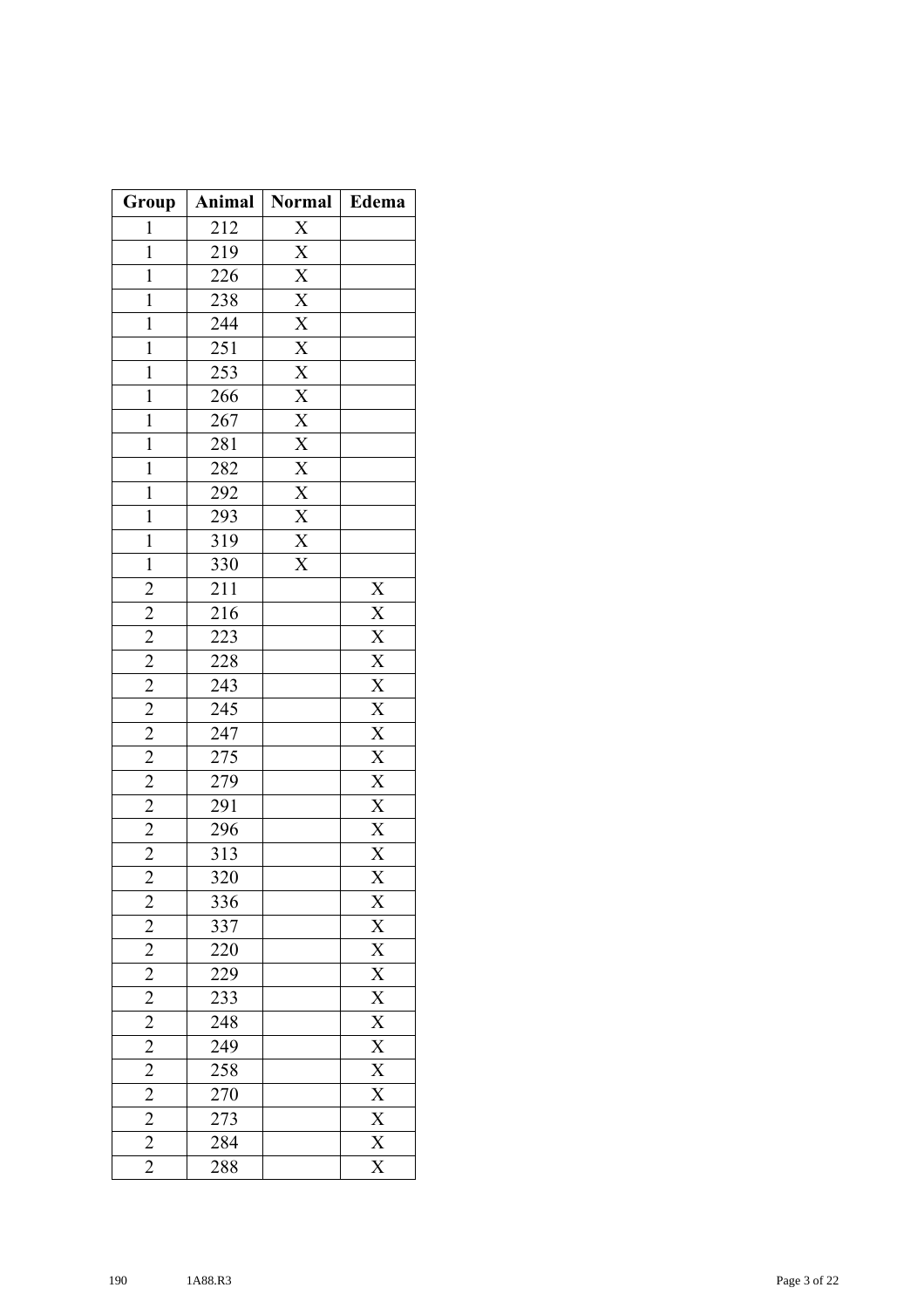| Group                                                   | Animal           | <b>Normal</b>         | Edema                               |
|---------------------------------------------------------|------------------|-----------------------|-------------------------------------|
| $\overline{c}$                                          | 290              |                       | $\overline{\text{X}}$               |
|                                                         | 307              |                       | $\overline{X}$                      |
|                                                         | 325              |                       |                                     |
|                                                         | 334              |                       | $\frac{\overline{X}}{\overline{X}}$ |
| $\frac{2}{2}$ $\frac{2}{2}$ $\frac{2}{3}$ $\frac{3}{3}$ | 335              |                       | $\overline{\text{X}}$               |
|                                                         | 202              |                       |                                     |
|                                                         | $\overline{217}$ |                       |                                     |
| $\overline{\overline{3}}$                               | 257              |                       |                                     |
| $\overline{\mathbf{3}}$                                 | 269              |                       |                                     |
| $\overline{3}$                                          | 277              |                       |                                     |
| $\overline{\mathbf{3}}$                                 | $\overline{3}05$ |                       |                                     |
| $\overline{\mathbf{3}}$                                 | 306              |                       |                                     |
| $\overline{\mathbf{3}}$                                 | 308              |                       |                                     |
| $\overline{\mathbf{3}}$                                 | 315              |                       |                                     |
| $\overline{3}$                                          | 316              |                       |                                     |
| $\overline{\mathbf{3}}$                                 | 322              |                       |                                     |
| $\overline{\mathbf{3}}$                                 | 333              |                       |                                     |
| $\overline{\mathbf{3}}$                                 | 340              |                       |                                     |
| $\overline{\mathbf{3}}$                                 | $2\bar{59}$      |                       |                                     |
| $\overline{\mathbf{3}}$                                 | 232              |                       |                                     |
| 3                                                       | $\frac{241}{2}$  |                       |                                     |
| $\overline{3}$                                          | 242              |                       |                                     |
| $\overline{\mathbf{3}}$                                 | 250              |                       |                                     |
| $\mathfrak{Z}$                                          | 252              |                       |                                     |
| $\overline{\overline{3}}$                               | 262              |                       |                                     |
| $\overline{\mathbf{3}}$                                 | 265              |                       |                                     |
| $\overline{\mathbf{3}}$                                 | 271              |                       |                                     |
| $\overline{3}$                                          | 297              | $\overline{X}$        |                                     |
| 3                                                       | 303              | X                     |                                     |
| 3                                                       | 312              | X                     |                                     |
| $\overline{\mathbf{3}}$                                 | 318              | $\overline{X}$        |                                     |
| 3                                                       | 324              | $\overline{X}$        |                                     |
| $\overline{\mathbf{3}}$                                 | 338              | $\overline{X}$        |                                     |
| $\overline{3}$                                          | 209              | $\overline{\text{X}}$ |                                     |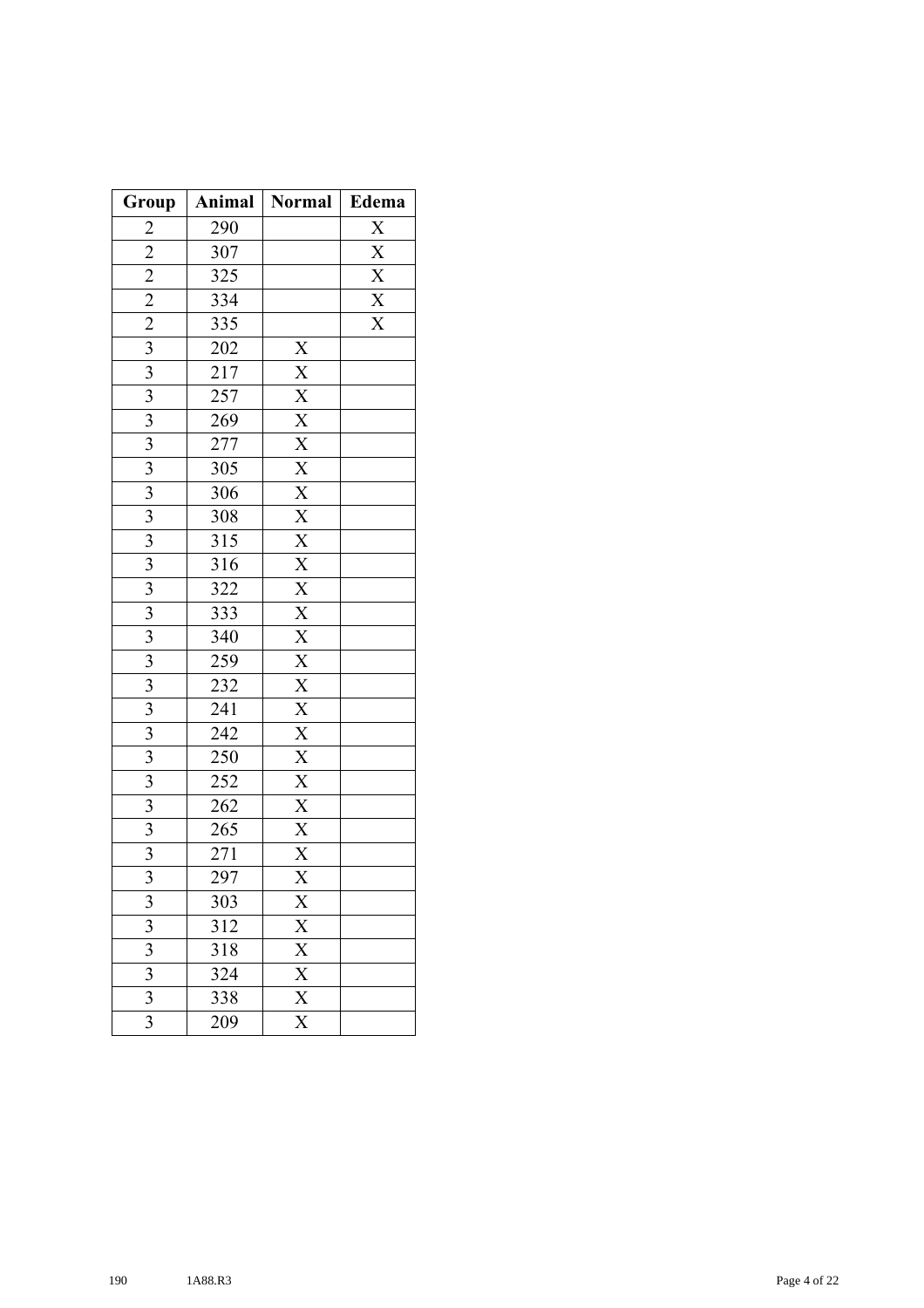| <b>Study Type</b>              | Efficacy                                                              |  |  |
|--------------------------------|-----------------------------------------------------------------------|--|--|
| <b>Pertaining to</b>           | <b>Infectious Bursal Disease Virus (IBDV)</b>                         |  |  |
| <b>Study Purpose</b>           | Demonstrate efficacy against infectious bursal disease                |  |  |
| <b>Product Administration</b>  | One dose by the <i>in ovo</i> route to 18-day-old embryonated chicken |  |  |
|                                | eggs                                                                  |  |  |
| <b>Study Animals</b>           | E18 eggs divided into 3 groups                                        |  |  |
|                                |                                                                       |  |  |
|                                | Group 1 vaccinated with product and challenged                        |  |  |
|                                | Group 2 placebo vaccinated and challenged (positive control)          |  |  |
|                                | Group 3 non-vaccinated non-challenged (negative control)              |  |  |
| <b>Challenge Description</b>   | USDA STD IBDV given at 34 days of age                                 |  |  |
| <b>Interval observed after</b> | The birds were observed daily for 4 days and then tissues             |  |  |
| challenge                      | examined.                                                             |  |  |
| <b>Results</b>                 | Vaccinates and controls were evaluated in terms of infectious         |  |  |
|                                | bursal disease gross acute lesions per the criteria in 9 CFR          |  |  |
|                                | $113.331(c)$ .                                                        |  |  |
|                                |                                                                       |  |  |
|                                | Birds with observable lesions:                                        |  |  |
|                                | Group 1: 0/30                                                         |  |  |
|                                | Group 2: 30/30                                                        |  |  |
|                                | Group 3: 0/29                                                         |  |  |
|                                |                                                                       |  |  |
|                                | Requirements of 9 CFR 113.331(c) were met.                            |  |  |
|                                |                                                                       |  |  |
|                                | Raw data on attached page                                             |  |  |
|                                |                                                                       |  |  |
| <b>USDA Approval Date</b>      | 20 September 2018                                                     |  |  |

| Group | Animal | <b>Normal</b>             | Edema | <b>Edema</b> and<br>Hemorrhage |
|-------|--------|---------------------------|-------|--------------------------------|
| 1     | 601    | X                         |       |                                |
|       | 604    | X                         |       |                                |
|       | 612    | X                         |       |                                |
|       | 621    | X                         |       |                                |
|       | 629    | X                         |       |                                |
|       | 633    | X                         |       |                                |
|       | 639    | X                         |       |                                |
|       | 642    | X                         |       |                                |
|       | 648    | $\boldsymbol{\mathrm{X}}$ |       |                                |
| 1     | 652    | $\boldsymbol{\mathrm{X}}$ |       |                                |
|       | 662    | $\boldsymbol{\mathrm{X}}$ |       |                                |
| 1     | 665    | X                         |       |                                |
|       | 674    | X                         |       |                                |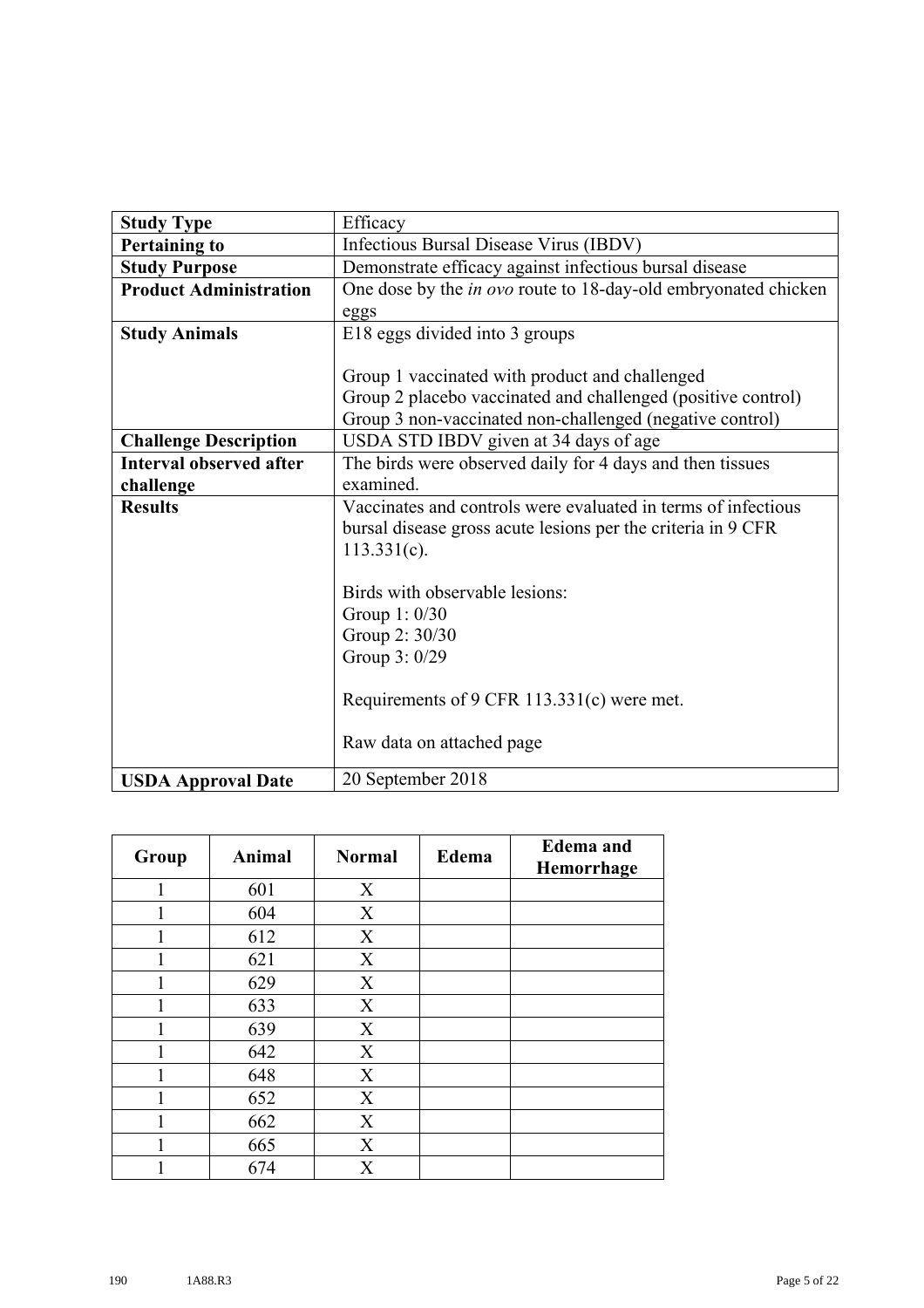| $\mathbf{1}$   | 677 | $\mathbf X$                    |                           |   |
|----------------|-----|--------------------------------|---------------------------|---|
| $\mathbf{1}$   | 686 | $\mathbf X$                    |                           |   |
| $\mathbf{1}$   | 689 | $\mathbf X$                    |                           |   |
| $\mathbf{1}$   | 691 | $\mathbf X$                    |                           |   |
| $\mathbf{1}$   | 692 | $\mathbf X$                    |                           |   |
| $\mathbf{1}$   | 695 | $\mathbf X$                    |                           |   |
| $\mathbf{1}$   | 697 |                                |                           |   |
| $\mathbf{1}$   | 707 | $\frac{X}{X}$<br>$\frac{X}{X}$ |                           |   |
| $\mathbf{1}$   | 709 |                                |                           |   |
| $\mathbf{1}$   | 714 |                                |                           |   |
| $\mathbf{1}$   | 716 | $\mathbf X$                    |                           |   |
| $\mathbf{1}$   | 720 | $\mathbf X$                    |                           |   |
| $\mathbf{1}$   | 722 | $\mathbf X$                    |                           |   |
| $\mathbf 1$    | 724 | $\mathbf X$                    |                           |   |
| $\mathbf{1}$   | 725 | $\mathbf X$                    |                           |   |
| $\overline{1}$ | 730 | $\overline{\textbf{X}}$        |                           |   |
| $\mathbf{1}$   | 744 | $\overline{\mathbf{X}}$        |                           |   |
| $\overline{2}$ | 607 |                                | $\mathbf X$               |   |
| $\overline{2}$ | 622 |                                | $\mathbf X$               |   |
| $\overline{2}$ | 625 |                                |                           | X |
| $\overline{2}$ | 628 |                                | $\mathbf X$               |   |
| $\overline{2}$ | 630 |                                | $\mathbf X$               |   |
| $\overline{2}$ | 635 |                                | $\mathbf X$               |   |
| $\overline{2}$ | 638 |                                | $\overline{\mathbf{X}}$   |   |
| $\overline{2}$ | 640 |                                | $\mathbf X$               |   |
| $\overline{2}$ | 643 |                                | $\overline{\textbf{X}}$   |   |
| $\overline{2}$ | 644 |                                | $\mathbf X$               |   |
| $\overline{2}$ | 645 |                                | $\mathbf X$               |   |
| $\overline{2}$ | 647 |                                | $\mathbf X$               |   |
| $\overline{2}$ | 658 |                                | $\mathbf X$               |   |
| $\overline{2}$ | 661 |                                | $\boldsymbol{\mathrm{X}}$ |   |
| $\overline{c}$ | 664 |                                | $\mathbf X$               |   |
| $\overline{c}$ | 673 |                                | $\mathbf X$               |   |
| $\overline{2}$ | 683 |                                | $\mathbf X$               |   |
| $\overline{2}$ | 688 |                                | $\mathbf X$               |   |
| $\overline{2}$ | 690 |                                | $\mathbf X$               |   |
| $\overline{2}$ | 693 |                                | $\mathbf X$               |   |
| $\overline{2}$ | 703 |                                | $\mathbf X$               |   |
| $\overline{2}$ | 704 |                                | $\overline{\mathbf{X}}$   |   |
| $\overline{2}$ | 705 |                                | $\overline{\mathbf{X}}$   |   |
| $\overline{c}$ | 708 |                                | $\overline{\textbf{X}}$   |   |
| $\overline{2}$ | 713 |                                | $\overline{\mathbf{X}}$   |   |
| $\overline{2}$ | 728 |                                | $\mathbf X$               |   |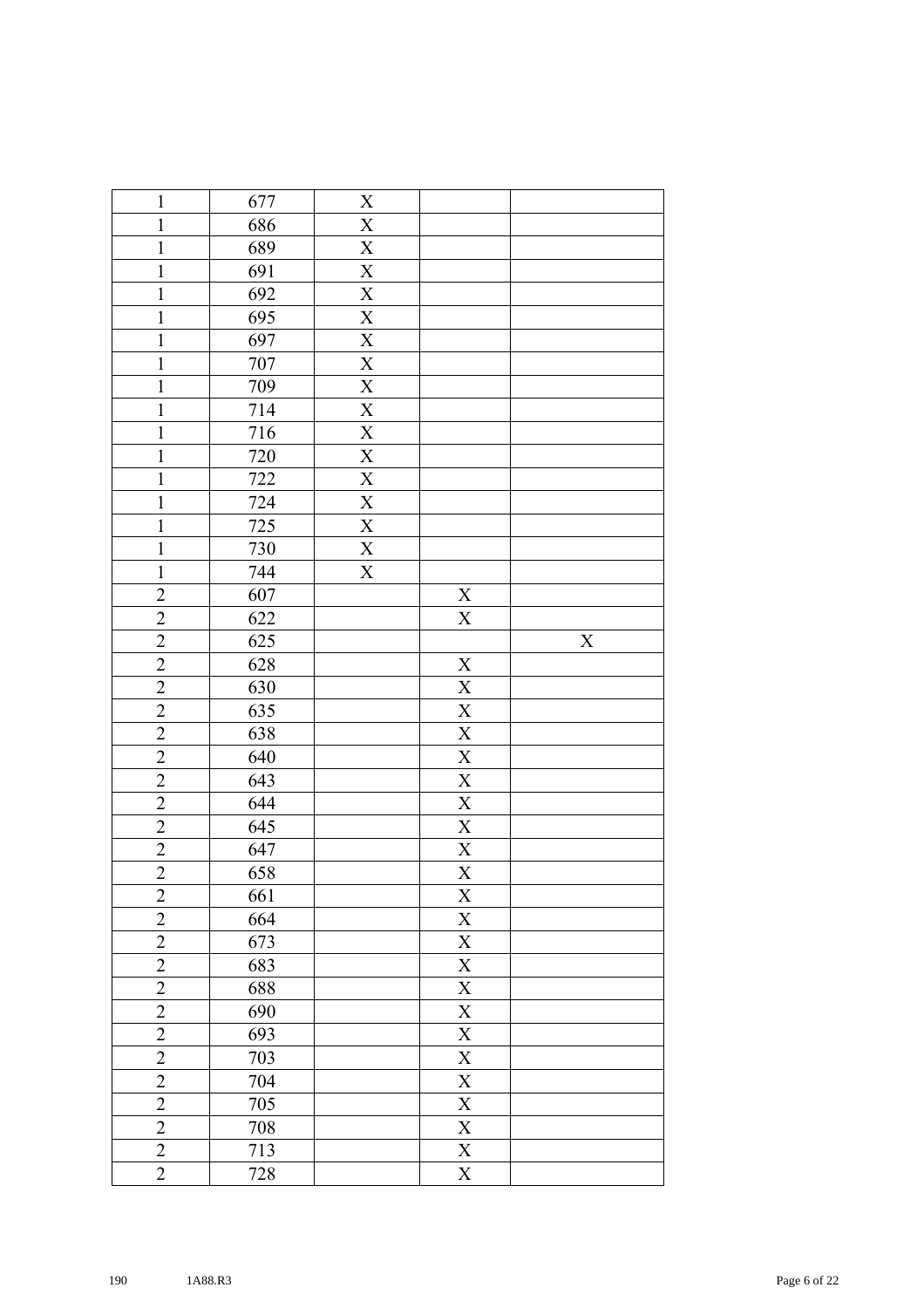| $\overline{2}$              | 729              |                             |               | X |
|-----------------------------|------------------|-----------------------------|---------------|---|
| $\overline{c}$              | 734              |                             |               |   |
| $\overline{2}$              | 737              |                             | $\frac{X}{X}$ |   |
| $\overline{2}$              | 739              |                             |               |   |
| $\overline{\mathbf{3}}$     | 606              | $\boldsymbol{X}$            |               |   |
|                             | 609              |                             |               |   |
| $\frac{3}{3}$ $\frac{3}{3}$ | 613              |                             |               |   |
|                             | 620              |                             |               |   |
|                             | 634              |                             |               |   |
|                             | 637              |                             |               |   |
| $\frac{3}{3}$ $\frac{3}{3}$ | 649              |                             |               |   |
|                             | 650              |                             |               |   |
|                             | 653              |                             |               |   |
|                             | $\overline{655}$ |                             |               |   |
|                             | 656              |                             |               |   |
| $\frac{3}{3}$ $\frac{3}{3}$ | 666              |                             |               |   |
|                             | 669              |                             |               |   |
|                             | 671              |                             |               |   |
| $\frac{3}{3}$ $\frac{3}{3}$ | 676              |                             |               |   |
|                             | 684              |                             |               |   |
|                             | 687              |                             |               |   |
|                             | 696              |                             |               |   |
|                             | 700              |                             |               |   |
| $\frac{3}{3}$ $\frac{3}{3}$ | 701              |                             |               |   |
|                             | 706              |                             |               |   |
|                             | 711              |                             |               |   |
|                             | 715              |                             |               |   |
| $\frac{3}{3}$ $\frac{3}{3}$ | 726              |                             |               |   |
|                             | 727              |                             |               |   |
|                             | 733              |                             |               |   |
|                             | 736              | $\frac{\text{X}}{\text{X}}$ |               |   |
| $\frac{3}{3}$ $\frac{3}{3}$ | 738              |                             |               |   |
|                             | 741              | $\overline{\text{X}}$       |               |   |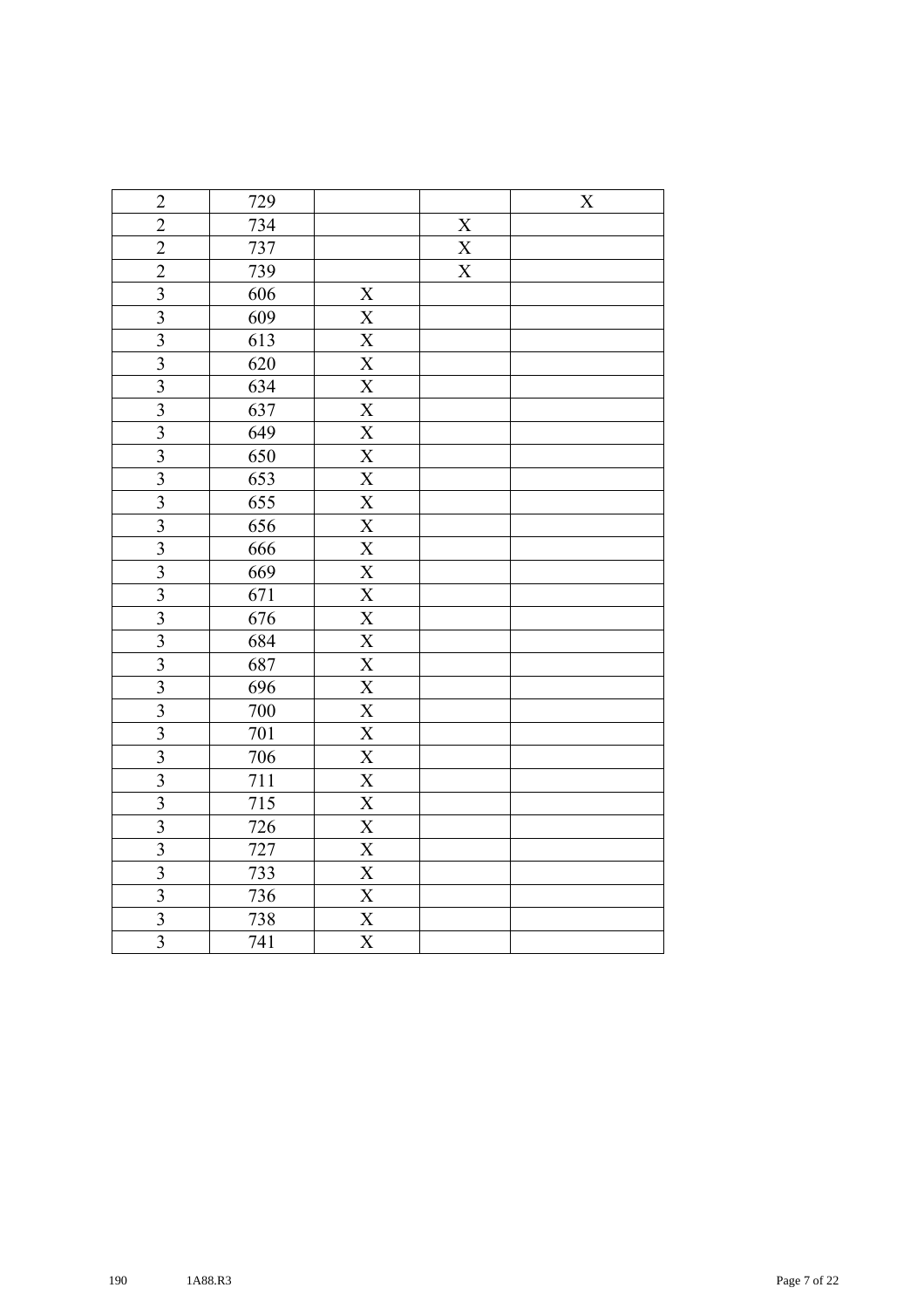| <b>Study Type</b>              | Efficacy                                                        |
|--------------------------------|-----------------------------------------------------------------|
| <b>Pertaining to</b>           | <b>Infectious Bursal Disease Virus</b>                          |
| <b>Study Purpose</b>           | Demonstrate efficacy against Standard Infectious Bursal disease |
|                                | 63 days post vaccination                                        |
| <b>Product Administration</b>  | 1 dose by in ovo route                                          |
| <b>Study Animals</b>           | Treatment groups:                                               |
|                                | Group 1 vaccinated in ovo at 18 days of embryonation with       |
|                                | product and challenged                                          |
|                                | Group 2 placebo vaccinated SQ at day-of-age and challenged      |
|                                | (positive control)                                              |
|                                | Group 3 placebo vaccinated SQ at day-of-age and not challenged  |
|                                | (negative control)                                              |
| <b>Challenge Description</b>   | USDA STD IBDV given 63 days after vaccination                   |
| <b>Interval observed after</b> | Birds observed daily for 4 days                                 |
| challenge                      |                                                                 |
| <b>Results</b>                 | Vaccinates and controls were evaluated in terms of Infectious   |
|                                | Bursal Disease gross bursal lesions per criteria in 9 CFR       |
|                                | 113.331(b)(2)(i).                                               |
|                                |                                                                 |
|                                | Birds with grossly observable lesions:                          |
|                                | Group 1: 0/30                                                   |
|                                | Group 2: 30/30                                                  |
|                                | Group 3: 0/28                                                   |
|                                |                                                                 |
|                                | Requirements of 9 CFR 113.331(b)(2)(i) were met.                |
|                                | Raw data on attached page.                                      |
| <b>USDA Approval Date</b>      | <b>January 6, 2020</b>                                          |

| Group | Animal | <b>Normal</b> | Edema |
|-------|--------|---------------|-------|
| 1     | 103    | Χ             |       |
| 1     | 135    | X             |       |
| 1     | 161    | X             |       |
| 1     | 164    | X             |       |
| 1     | 171    | X             |       |
| 1     | 174    | X             |       |
| 1     | 183    | X             |       |
| 1     | 184    | X             |       |
| 1     | 204    | X             |       |
| 1     | 214    | X             |       |
| 1     | 220    | X             |       |
| 1     | 223    | X             |       |
| 1     | 226    | X             |       |
|       | 230    | X             |       |
|       | 233    | X             |       |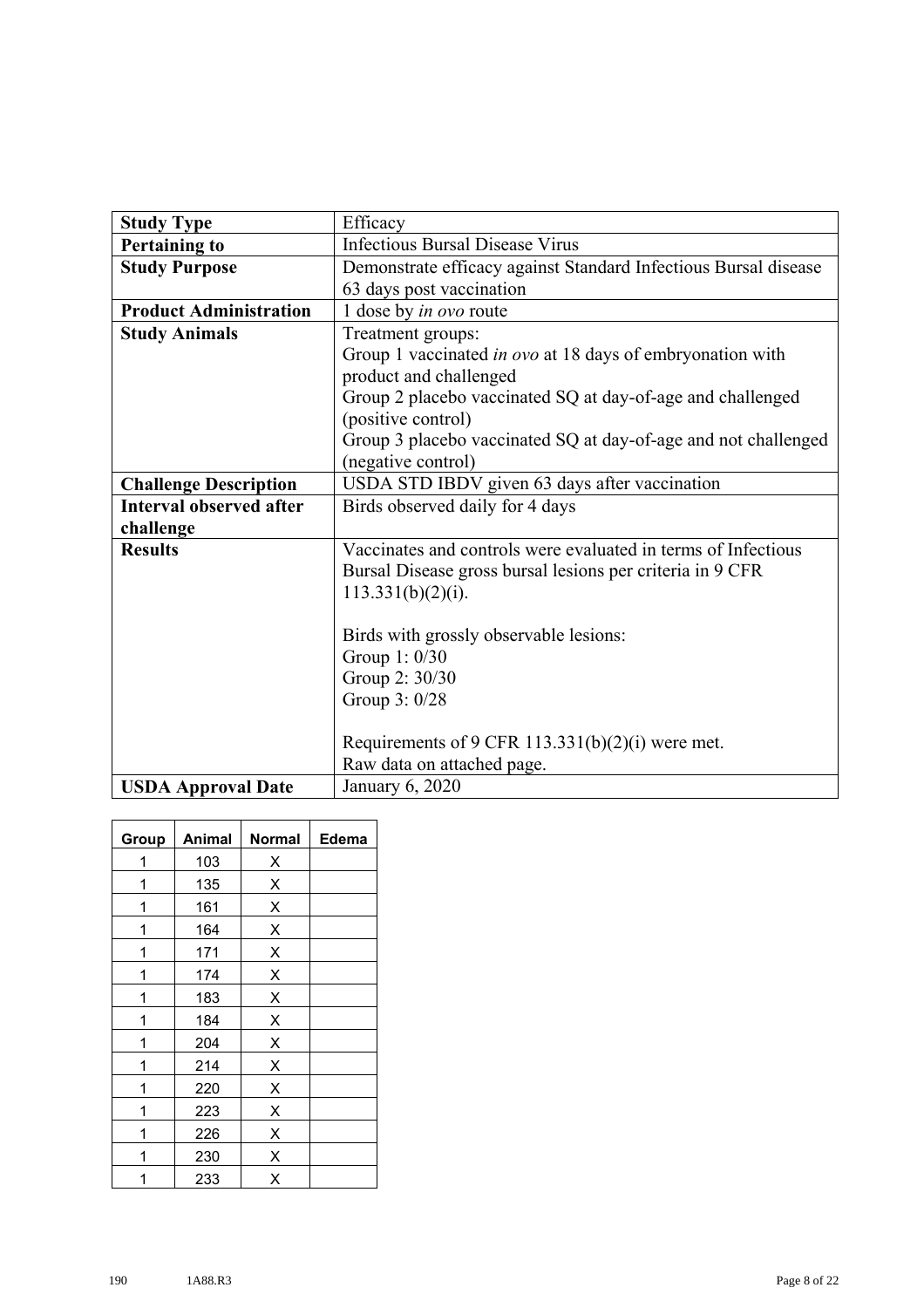| 1                       | <u>236</u> |                         |                         |
|-------------------------|------------|-------------------------|-------------------------|
| 1                       | <u>237</u> |                         |                         |
| 1                       | 242        |                         |                         |
| 1                       | 246        |                         |                         |
| 1                       | 252        |                         |                         |
| 1                       | <u>253</u> |                         |                         |
| 1                       | <u>256</u> |                         |                         |
| 1                       | 263        |                         |                         |
| $\mathbf{1}$            | <u>286</u> |                         |                         |
| 1                       | 290        |                         |                         |
| $\mathbf{1}$            | 314        |                         |                         |
| $\mathbf{1}$            | 319        |                         |                         |
| 1                       | <u>330</u> |                         |                         |
| 1                       | 335        |                         |                         |
| 1                       | 337        | $\overline{\mathsf{x}}$ |                         |
| $\overline{\mathbf{c}}$ | $115$      |                         |                         |
| $\overline{2}$          | 123        |                         |                         |
| $\overline{2}$          | <u>132</u> |                         |                         |
| $\overline{2}$          | 133        |                         |                         |
|                         | 134        |                         |                         |
| $\frac{2}{2}$           | <u>141</u> |                         |                         |
| $\frac{2}{2}$           | 144        |                         |                         |
|                         | 153        |                         |                         |
| $\overline{2}$          | <u>159</u> |                         |                         |
| $\overline{2}$          | 165        |                         |                         |
| $\overline{2}$          | 172        |                         |                         |
| $\frac{2}{ }$           | <u>188</u> |                         |                         |
| $\overline{2}$          | <u>194</u> |                         |                         |
| $\overline{2}$          | 213        |                         |                         |
| $\overline{c}$          | <u>225</u> |                         |                         |
| $\overline{c}$          | 229        |                         | $\overline{X}$          |
| $\overline{\mathbf{c}}$ | 249        |                         | $\overline{\mathsf{X}}$ |
| $\overline{\mathbf{c}}$ | 264        |                         |                         |
| $\overline{2}$          | 266        |                         |                         |
| $\overline{2}$          | 273        |                         | $rac{X}{X}$             |
| $\overline{2}$          | <u>281</u> |                         | $\frac{X}{X}$           |
| $\overline{2}$          | 283        |                         |                         |
| $\overline{2}$          | 289        |                         | $\frac{2}{x}$           |
| $\overline{\mathbf{c}}$ | 301        |                         | $\frac{2}{x}$           |
| $\overline{2}$          | 303        |                         | $\frac{1}{x}$           |
| $\overline{2}$          | 312        |                         |                         |
| $\overline{c}$          | 315        |                         |                         |
| $\overline{2}$          | 318        |                         | $rac{X}{X}$             |
| $\overline{c}$          | 320        |                         | $\overline{\mathsf{X}}$ |
|                         |            |                         |                         |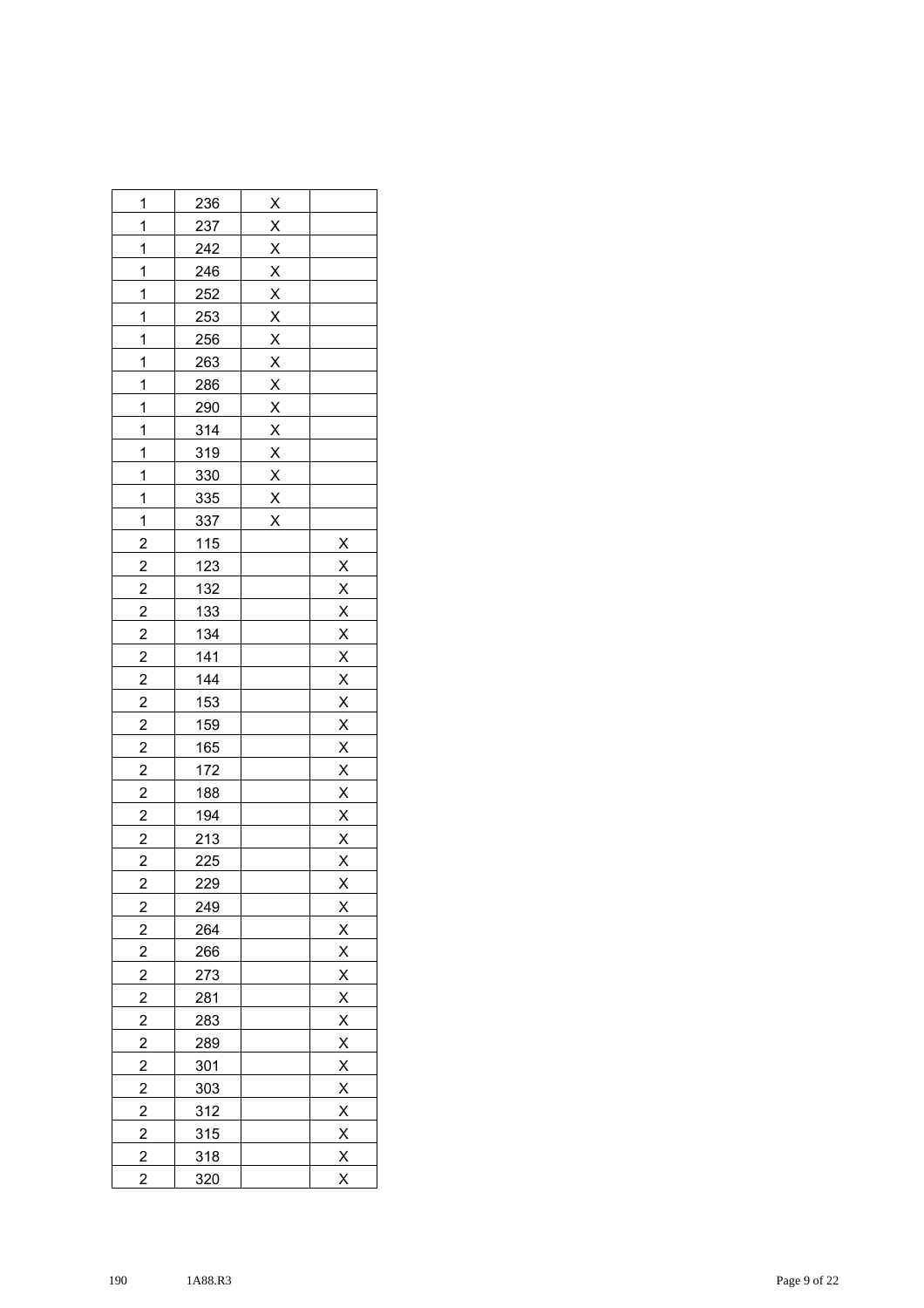| $\overline{2}$ | <u>323</u>  | X |
|----------------|-------------|---|
| $\overline{3}$ | <u>116</u>  |   |
| $\overline{3}$ | 117         |   |
| $\overline{3}$ | <u>119</u>  |   |
|                | 120         |   |
| $\frac{3}{3}$  | 140         |   |
| $\overline{3}$ | 145         |   |
| $\overline{3}$ | 150         |   |
| $\overline{3}$ | 152         |   |
| $\overline{3}$ | 157         |   |
| $\frac{3}{2}$  | 176         |   |
| $\overline{3}$ | <u>180</u>  |   |
| $\overline{3}$ | <u>181</u>  |   |
| $\overline{3}$ | 210         |   |
| $\overline{3}$ | <u> 212</u> |   |
| $\overline{3}$ | <u>234</u>  |   |
| $\overline{3}$ | <u>258</u>  |   |
| $\overline{3}$ | 260         |   |
| $\overline{3}$ | 267         |   |
| $\overline{3}$ | <u> 272</u> |   |
| $\overline{3}$ | 279         |   |
| $\overline{3}$ | <u>280</u>  |   |
| 3              | 285         |   |
| $\overline{3}$ | <u>288</u>  |   |
| $\overline{3}$ | 297         |   |
| $\overline{3}$ | 308         |   |
| $\overline{3}$ | 325         |   |
| $\overline{3}$ | <u>333</u>  |   |
| 3              | 334         |   |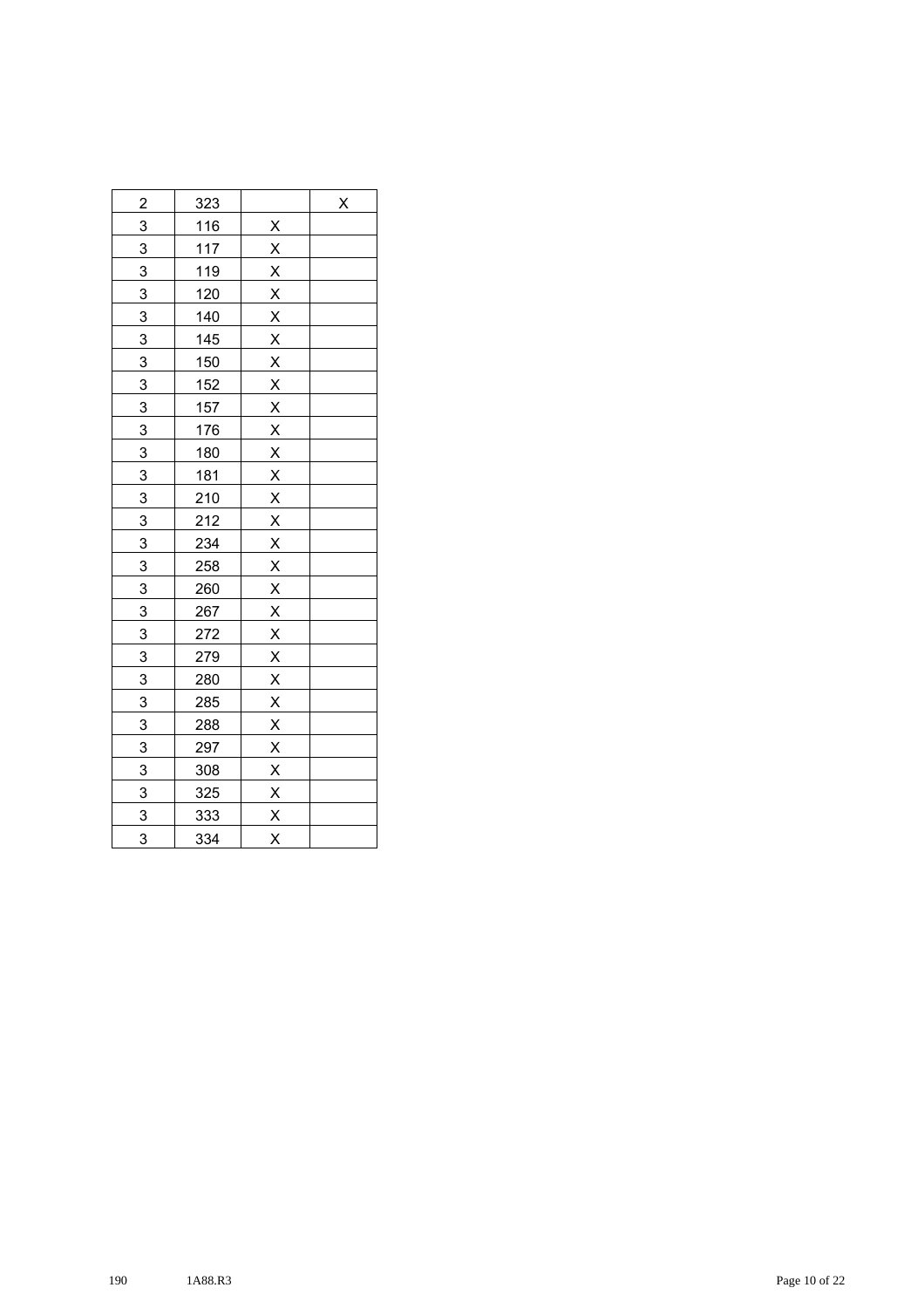| <b>Study Type</b>              | Efficacy                                                        |
|--------------------------------|-----------------------------------------------------------------|
| <b>Pertaining to</b>           | <b>Infectious Bursal Disease Virus</b>                          |
| <b>Study Purpose</b>           | Demonstrate efficacy against Standard Infectious Bursal disease |
|                                | 63 days post vaccination                                        |
| <b>Product Administration</b>  | 1 dose by the subcutaneous (SQ) route                           |
| <b>Study Animals</b>           | Treatment groups at day-of-age:                                 |
|                                | Group 1 vaccinated SQ with product and challenged               |
|                                | Group 2 placebo vaccinated SQ and challenged (control)          |
|                                | Group 3 placebo vaccinated SQ and not challenged (control)      |
| <b>Challenge Description</b>   | USDA STD IBDV given 63 days after vaccination                   |
| <b>Interval observed after</b> | Birds observed daily for 4 days                                 |
| challenge                      |                                                                 |
| <b>Results</b>                 | Vaccinates and controls were evaluated in terms of Infectious   |
|                                | Bursal Disease gross bursal lesions per criteria in 9 CFR       |
|                                | $113.331(b)(2)(i)$ .                                            |
|                                |                                                                 |
|                                | Birds with grossly observable lesions:                          |
|                                | Group 1: 0/25                                                   |
|                                | Group 2: 30/30                                                  |
|                                | Group 3: 0/28                                                   |
|                                |                                                                 |
|                                | Requirements of 9 CFR 113.331(b)(2)(i) were met.                |
|                                | Raw data on attached page.                                      |
| <b>USDA Approval Date</b>      | January 6, 2020                                                 |

| Group | Animal | <b>Normal</b> | Edema |
|-------|--------|---------------|-------|
| 1     | 102    | Χ             |       |
| 1     | 112    | X             |       |
| 1     | 124    | X             |       |
| 1     | 163    | X             |       |
| 1     | 169    | X             |       |
| 1     | 185    | X             |       |
| 1     | 197    | X             |       |
| 1     | 199    | X             |       |
| 1     | 202    | X             |       |
| 1     | 207    | X             |       |
| 1     | 209    | X             |       |
| 1     | 218    | X             |       |
| 1     | 224    | X             |       |
| 1     | 228    | X             |       |
| 1     | 231    | Χ             |       |
| 1     | 238    | X             |       |
| 1     | 265    | X             |       |
| 1     | 270    | X             |       |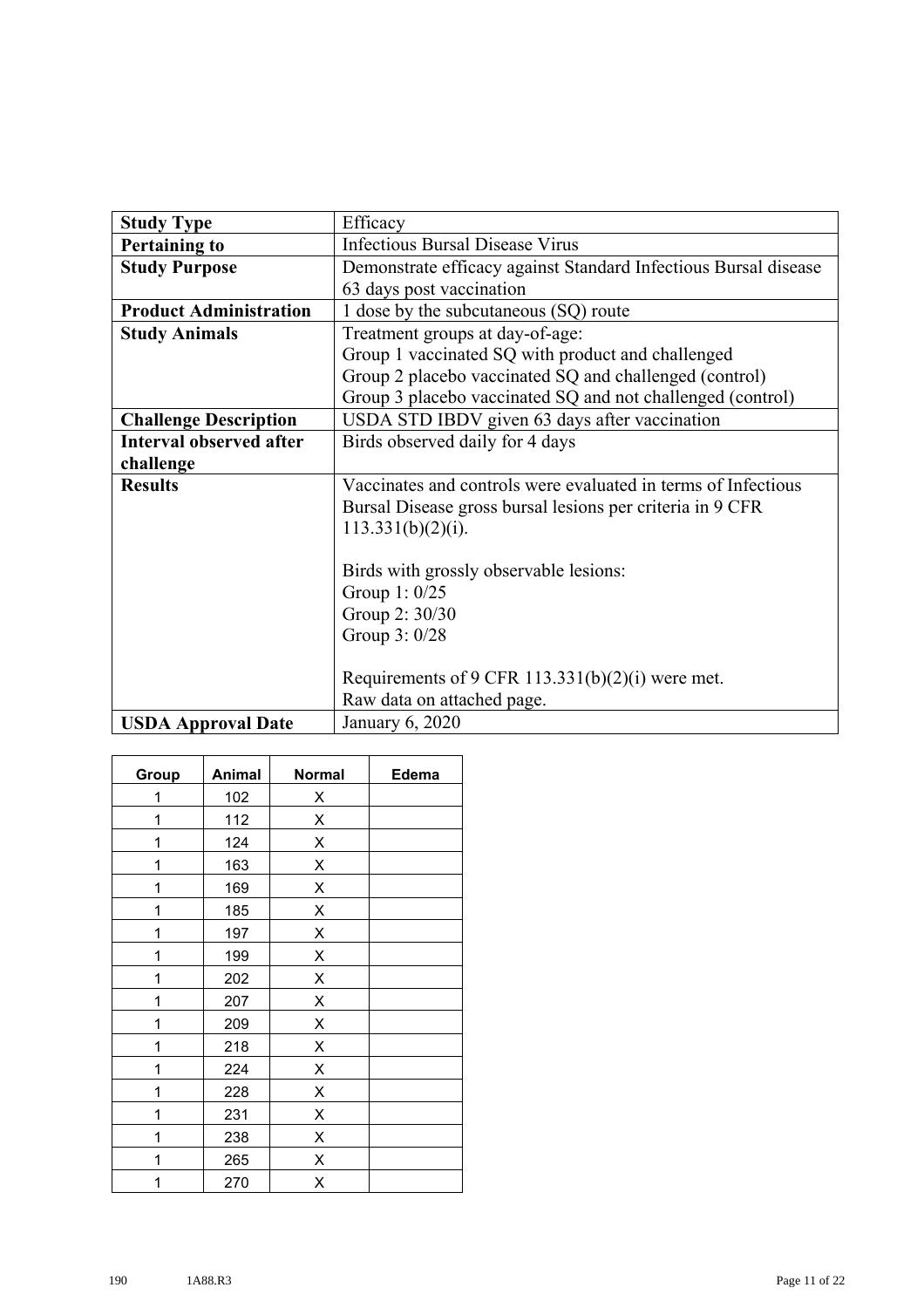| 1                       | 275             | $\overline{\mathsf{X}}$ |                                                                                     |
|-------------------------|-----------------|-------------------------|-------------------------------------------------------------------------------------|
| $\mathbf{1}$            | 282             | $\overline{X}$          |                                                                                     |
| 1                       | <u>287</u>      |                         |                                                                                     |
| 1                       | <u>293</u>      | $\frac{x}{x}$           |                                                                                     |
| $\overline{1}$          | 304             | $\frac{x}{x}$           |                                                                                     |
| 1                       | 322             |                         |                                                                                     |
| $\overline{1}$          | 336             | $\overline{\mathsf{x}}$ |                                                                                     |
| $\overline{\mathbf{c}}$ | <u>115</u>      |                         | $\overline{\mathsf{X}}$                                                             |
| $\overline{2}$          | 123             |                         | $\overline{\mathsf{X}}$                                                             |
| $\overline{2}$          | <u>132</u>      |                         | $\frac{x}{x}$                                                                       |
| $\overline{c}$          | <u>133</u>      |                         |                                                                                     |
| $\overline{c}$          | <u>134</u>      |                         |                                                                                     |
| $\overline{\mathbf{c}}$ | 141             |                         |                                                                                     |
| $\overline{2}$          | 144             |                         |                                                                                     |
| $\overline{2}$          | 153             |                         | $\frac{X}{X} \times \frac{X}{X} \times \frac{X}{X} \times \frac{X}{X}$              |
| $\overline{2}$          | <u>159</u>      |                         |                                                                                     |
| $\overline{2}$          | 165             |                         |                                                                                     |
| $\overline{2}$          | 172             |                         |                                                                                     |
| $\overline{c}$          | <u>188</u>      |                         |                                                                                     |
| $\overline{2}$          | <u>194</u>      |                         |                                                                                     |
| $\overline{2}$          | 213             |                         |                                                                                     |
| $\overline{2}$          | $\frac{225}{5}$ |                         |                                                                                     |
| $\overline{c}$          | 229             |                         | $\frac{X}{X}$ $\frac{X}{X}$ $\frac{X}{X}$ $\frac{X}{X}$ $\frac{X}{X}$ $\frac{X}{X}$ |
| $\overline{2}$          | 249             |                         |                                                                                     |
| $\overline{2}$          | <u>264</u>      |                         |                                                                                     |
| $\overline{2}$          | 266             |                         |                                                                                     |
| $\overline{c}$          | 273             |                         |                                                                                     |
| $\overline{2}$          | <u>281</u>      |                         |                                                                                     |
| $\overline{2}$          | <u>283</u>      |                         |                                                                                     |
| $\overline{2}$          | 289             |                         | $\overline{\mathsf{X}}$                                                             |
| $\overline{2}$          | <u>301</u>      |                         | $\overline{X}$                                                                      |
| $\overline{2}$          | 303             |                         | $\overline{\mathsf{X}}$                                                             |
| $\overline{2}$          | 312             |                         | $\overline{\mathsf{X}}$                                                             |
| $\overline{2}$          | 315             |                         | $\overline{\mathsf{X}}$                                                             |
| $\overline{c}$          | 318             |                         | $\overline{\mathsf{X}}$                                                             |
| $\overline{\mathbf{c}}$ | 320             |                         | $\overline{\mathsf{X}}$                                                             |
| $\overline{\mathbf{c}}$ | 323             |                         | X                                                                                   |
| $\overline{3}$          | 116             | $\overline{\mathsf{X}}$ |                                                                                     |
| 3                       | 117             | $\overline{\mathsf{X}}$ |                                                                                     |
| 3                       | <u>119</u>      | $\overline{\mathsf{X}}$ |                                                                                     |
| 3                       | 120             | $\overline{\mathsf{X}}$ |                                                                                     |
| 3                       | 140             | $\overline{\mathsf{X}}$ |                                                                                     |
| 3                       | 145             | $\overline{\mathsf{X}}$ |                                                                                     |
| 3                       | <u>150</u>      | X                       |                                                                                     |
|                         |                 |                         |                                                                                     |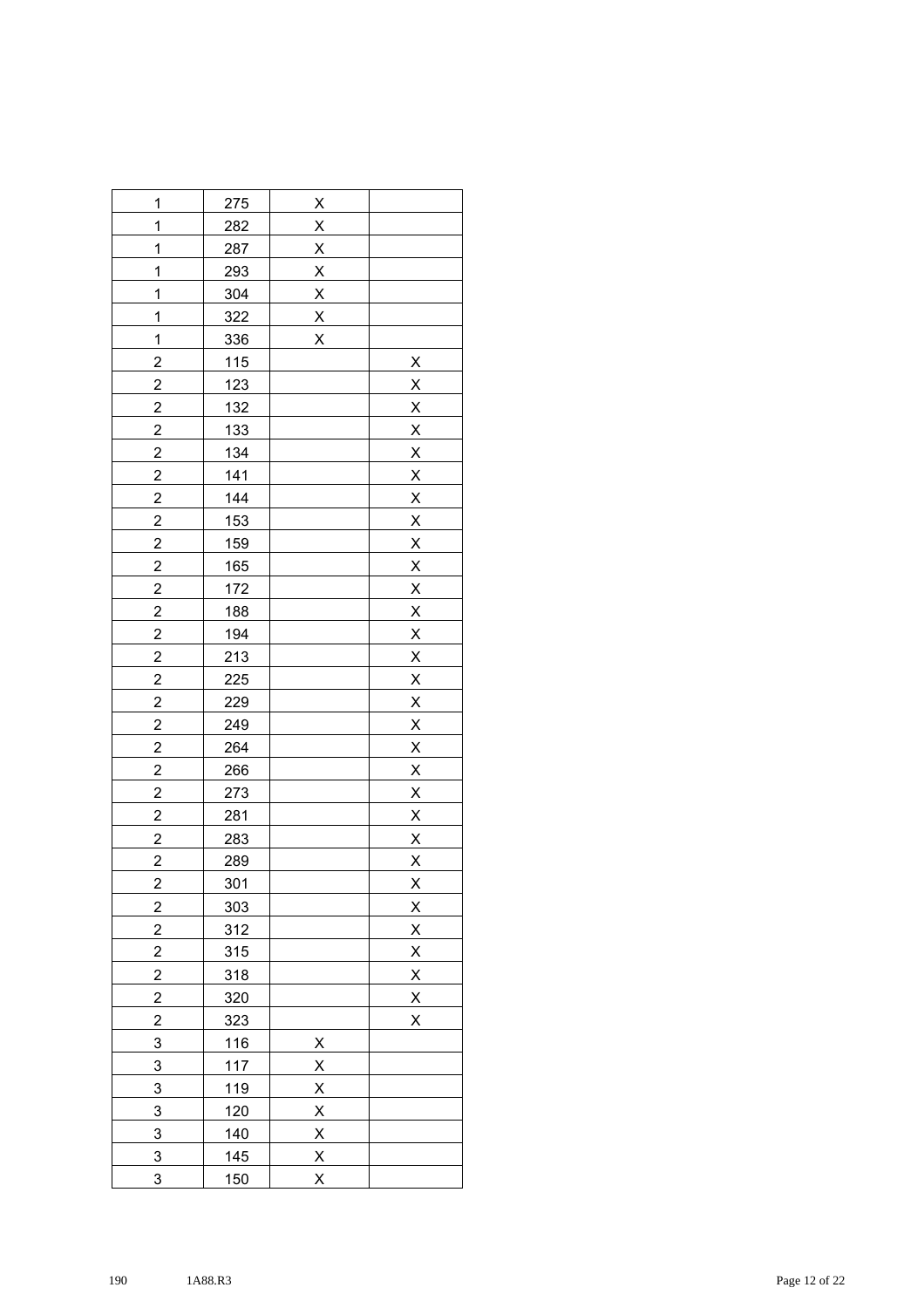| $\overline{3}$ | 152        | $\overline{\mathsf{X}}$ |  |
|----------------|------------|-------------------------|--|
| 3              | 157        | $\overline{\mathsf{X}}$ |  |
| 3              | 176        | $\overline{\mathsf{X}}$ |  |
| 3              | 180        | $\overline{\mathsf{X}}$ |  |
| $\overline{3}$ | <u>181</u> | $\overline{\mathsf{X}}$ |  |
| 3              | 210        | $\overline{\mathsf{X}}$ |  |
| 3              | 212        | $\overline{\mathsf{X}}$ |  |
| $\overline{3}$ | 234        | $\overline{\mathsf{X}}$ |  |
| 3              | 258        | $\overline{\mathsf{X}}$ |  |
| 3              | 260        | $\overline{\mathsf{X}}$ |  |
| 3              | 267        | $\mathsf{x}$            |  |
| 3              | 272        | $\overline{\mathsf{X}}$ |  |
| $\overline{3}$ | 279        | $\overline{\mathsf{X}}$ |  |
| $\overline{3}$ | 280        | $\overline{\mathsf{X}}$ |  |
| 3              | 285        | $\overline{X}$          |  |
| $\overline{3}$ | 288        | $\overline{\mathsf{X}}$ |  |
| $\overline{3}$ | 297        | $\overline{X}$          |  |
| $\overline{3}$ | 308        | $\overline{\mathsf{X}}$ |  |
| 3              | 325        | $\overline{\mathsf{X}}$ |  |
| $\overline{3}$ | 333        | $\overline{\mathsf{X}}$ |  |
| 3              | 334        | $\overline{\mathsf{X}}$ |  |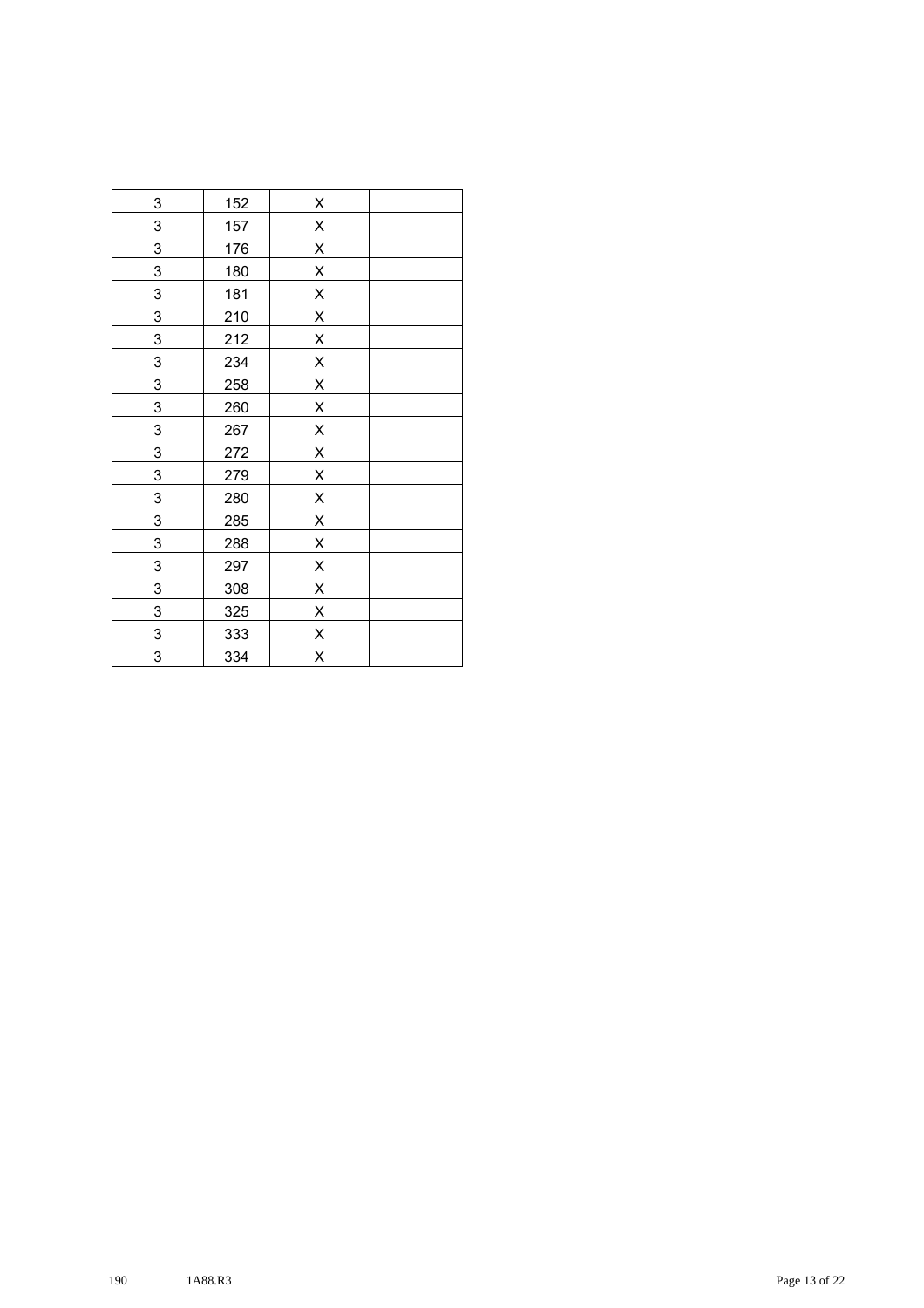| <b>Study Type</b>              | Efficacy                                                      |
|--------------------------------|---------------------------------------------------------------|
| <b>Pertaining to</b>           | Marek's Disease Virus Serotype 3                              |
| <b>Study Purpose</b>           | Demonstrate efficacy against Marek's disease                  |
| <b>Product Administration</b>  | One dose by the <i>in ovo</i> route                           |
| <b>Study Animals</b>           | Eggs at 18 days of embryonation divided into three groups     |
|                                |                                                               |
|                                | Group 1 vaccinated with product and challenged                |
|                                | Group 2 placebo vaccinated and challenged (challenge control) |
|                                | Group 3 sham vaccinated non-challenged (nonchallenge control) |
| <b>Challenge Description</b>   | GA 22 strain given at 5 days of age                           |
| <b>Interval observed after</b> | The birds were observed daily for 7 weeks                     |
| challenge                      |                                                               |
| <b>Results</b>                 | Vaccinates and controls were evaluated in terms of Marek's    |
|                                | disease grossly observable lesions per the criteria in 9 CFR  |
|                                | $113.330(c)$ .                                                |
|                                |                                                               |
|                                | Birds with observable lesions:                                |
|                                | Group 1: 5/30                                                 |
|                                | Group 2: 26/30                                                |
|                                | Group 3: 0/30                                                 |
|                                |                                                               |
|                                | Requirements of 9 CFR $113.330(c)$ were met.                  |
|                                |                                                               |
|                                | Raw data on attached pages.                                   |
| <b>USDA Approval Date</b>      | 7 September 2018                                              |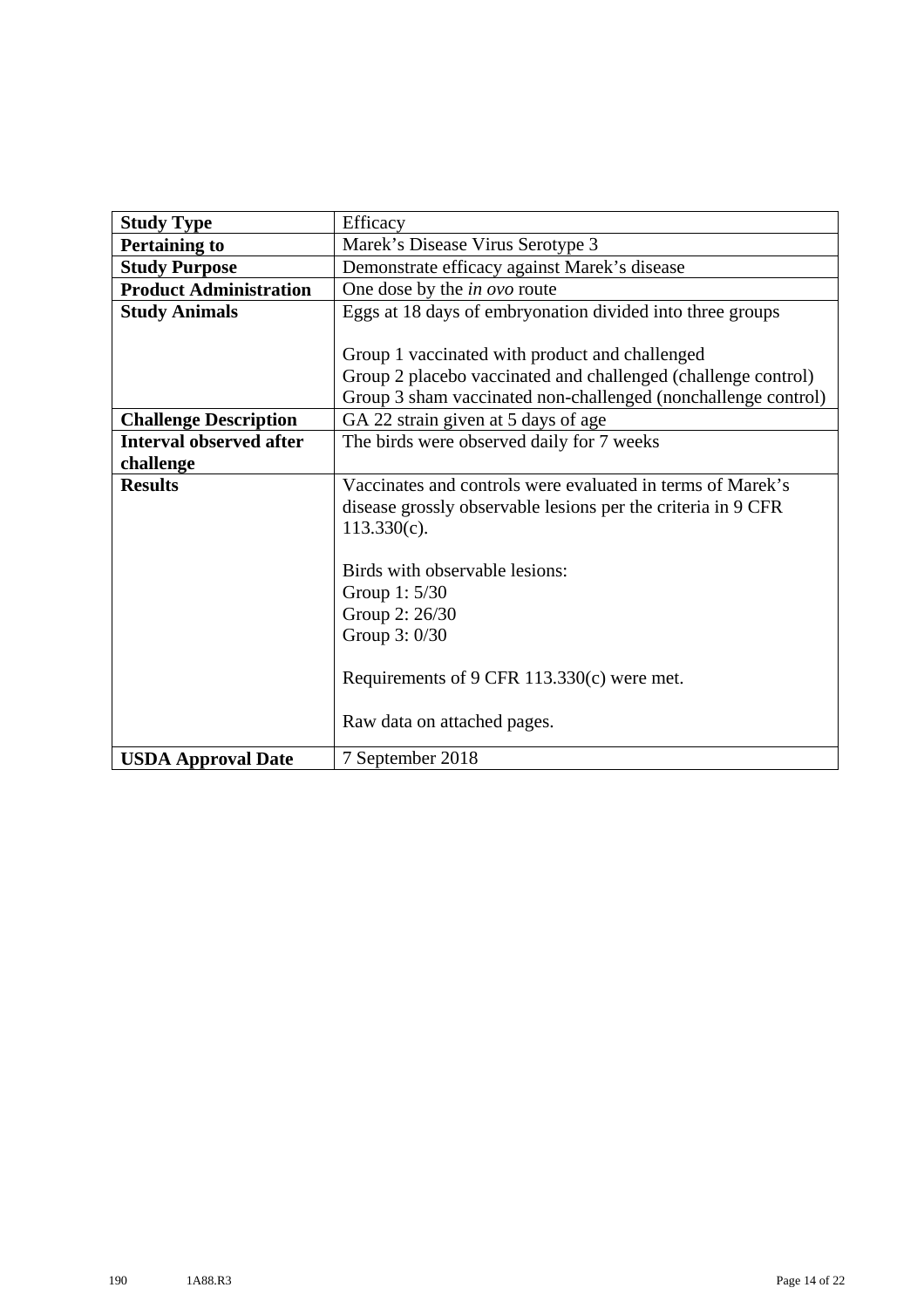| <b>Treatment Group</b> | Animal ID |      |      | "X" indicates tissue has grossly observable lesion due to Marek's disease |       |      |       | <b>Tissue Examined</b> |             |             |             |                   |             |             |        |                |
|------------------------|-----------|------|------|---------------------------------------------------------------------------|-------|------|-------|------------------------|-------------|-------------|-------------|-------------------|-------------|-------------|--------|----------------|
|                        |           | Eyes | Skin | Breast muscle                                                             | Heart | Lung | Liver | Proventriculus         | Spleen      | Gonads      | Kidney      | <b>Intestines</b> | Pancreas    | Nerves      | Thymus | Thymic atrophy |
| $\mathbf{1}$           | 407       |      |      | $\mathbf X$                                                               |       |      |       |                        |             | $\mathbf X$ |             |                   |             |             |        |                |
| $\mathbf{1}$           | 411       |      |      |                                                                           |       |      |       |                        |             |             |             |                   |             |             |        |                |
| $\mathbf{1}$           | 412       |      |      |                                                                           |       |      |       |                        |             |             |             |                   |             |             |        |                |
| $\mathbf{1}$           | 414       |      |      |                                                                           |       |      |       |                        |             |             |             |                   |             |             |        |                |
| $\mathbf{1}$           | 417       |      |      |                                                                           |       |      |       |                        |             |             |             |                   |             |             |        |                |
| $\mathbf{1}$           | 420       |      |      |                                                                           |       |      |       |                        |             |             |             |                   |             |             |        |                |
| $\mathbf{1}$           | 424       |      |      |                                                                           |       |      |       |                        |             |             |             |                   |             |             |        |                |
| $\mathbf{1}$           | 429       |      |      |                                                                           |       |      |       |                        |             |             |             |                   |             |             |        |                |
| $\mathbf{1}$           | 434       |      |      |                                                                           |       |      |       |                        |             |             |             |                   |             |             |        |                |
| $\mathbf{1}$           | 436       |      |      |                                                                           |       |      |       |                        |             |             |             |                   |             |             |        |                |
| $\mathbf{1}$           | 438       |      |      |                                                                           |       |      |       |                        | $\mathbf X$ |             | $\mathbf X$ | $\mathbf X$       |             |             |        |                |
| $\mathbf{1}$           | 442       |      |      |                                                                           |       |      |       |                        |             |             |             |                   |             |             |        |                |
| $\mathbf{1}$           | 458       |      |      |                                                                           |       |      |       |                        |             |             |             |                   |             |             |        |                |
| $\mathbf{1}$           | 466       |      |      |                                                                           |       |      |       |                        |             |             |             |                   |             |             |        |                |
| $\mathbf{1}$           | 468       |      |      |                                                                           |       |      |       |                        |             |             |             |                   |             |             |        |                |
| $\mathbf{1}$           | 469       |      |      |                                                                           |       |      |       |                        |             |             |             |                   |             |             |        |                |
| $\mathbf{1}$           | 481       |      |      |                                                                           |       |      |       |                        |             | $\mathbf X$ |             | $\mathbf X$       | $\mathbf X$ | $\mathbf X$ |        |                |
| $\mathbf{1}$           | 482       |      |      |                                                                           |       |      |       |                        |             |             |             |                   |             |             |        |                |
| $\mathbf{1}$           | 485       |      |      |                                                                           |       |      |       |                        |             |             |             |                   |             |             |        |                |
| $\mathbf{1}$           | 487       |      |      |                                                                           |       |      |       |                        |             |             |             |                   |             | $\mathbf X$ |        |                |
| $\mathbf{1}$           | 490       |      |      |                                                                           |       |      |       |                        |             |             |             |                   |             |             |        |                |
| $\mathbf{1}$           | 493       |      |      |                                                                           |       |      |       |                        |             |             |             |                   |             |             |        |                |
| $\mathbf{1}$           | 494       |      |      |                                                                           |       |      |       |                        |             |             |             |                   |             |             |        |                |
| $\mathbf{1}$           | 505       |      |      |                                                                           |       |      |       |                        |             |             |             |                   |             |             |        |                |
| $\mathbf{1}$           | 518       |      |      |                                                                           |       |      |       |                        |             |             |             |                   |             |             |        |                |
| $\mathbf{1}$           | 520       |      |      |                                                                           |       |      |       |                        |             |             |             |                   |             |             |        |                |
| $\mathbf{1}$           | 528       |      |      |                                                                           |       |      |       |                        |             |             |             |                   |             |             |        |                |
| $\mathbf{1}$           | 530       |      |      |                                                                           |       |      |       |                        |             |             |             |                   |             |             |        |                |
| $\mathbf{1}$           | 543       |      |      |                                                                           |       |      |       |                        |             |             |             |                   |             |             |        |                |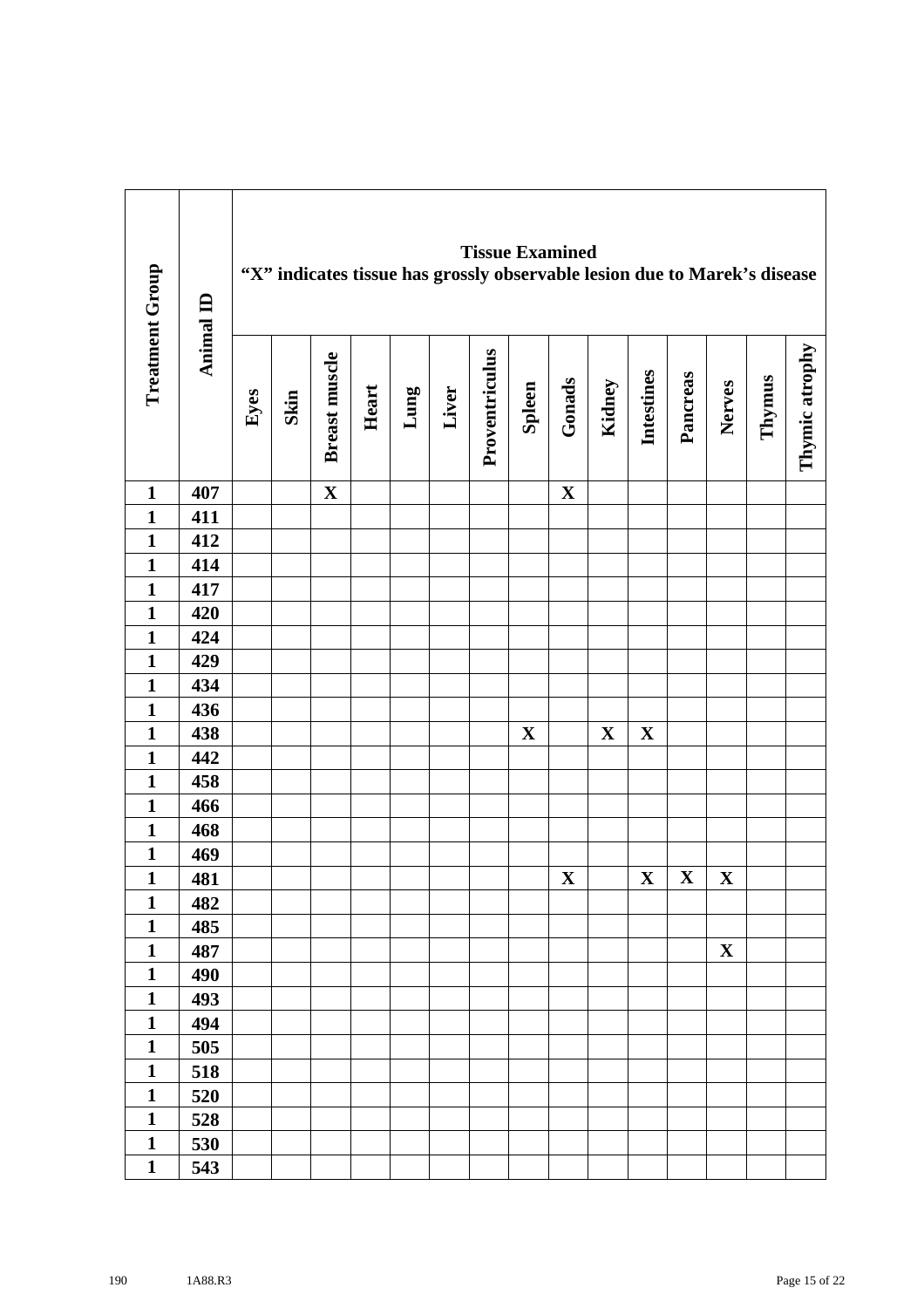| $\mathbf{1}$            | 551 |             |              |             |                         |             |              |              | $\mathbf{X}$ |             | $\mathbf X$ |             | $\mathbf X$ |             |             |
|-------------------------|-----|-------------|--------------|-------------|-------------------------|-------------|--------------|--------------|--------------|-------------|-------------|-------------|-------------|-------------|-------------|
| $\boldsymbol{2}$        | 403 |             |              |             | $\mathbf X$             |             | $\mathbf X$  |              |              | $\mathbf X$ |             |             |             |             |             |
| $\overline{2}$          | 404 |             |              |             | $\mathbf X$             |             | $\mathbf{X}$ | $\mathbf X$  | $\mathbf X$  |             |             |             |             |             |             |
| $\mathbf 2$             | 408 |             |              |             | $\mathbf X$             |             |              |              | $\mathbf X$  |             |             |             |             |             |             |
| $\boldsymbol{2}$        | 409 | $\mathbf X$ |              |             | $\mathbf X$             |             |              |              |              |             |             |             |             |             |             |
| $\overline{2}$          | 419 |             | $\mathbf X$  | $\mathbf X$ | $\mathbf X$             | $\mathbf X$ | $\mathbf X$  |              |              | $\mathbf X$ |             |             |             |             |             |
| $\boldsymbol{2}$        | 423 |             | $\mathbf X$  |             | $\mathbf X$             |             | $\mathbf X$  | $\mathbf X$  |              |             |             |             | $\mathbf X$ |             |             |
| $\overline{2}$          | 440 |             | $\mathbf X$  |             | $\mathbf X$             |             |              |              |              | $\mathbf X$ |             |             |             |             |             |
| $\overline{2}$          | 448 |             |              |             |                         |             |              |              |              |             |             |             |             |             |             |
| $\boldsymbol{2}$        | 450 |             | $\mathbf X$  |             | $\mathbf X$             |             |              |              |              |             |             |             |             |             |             |
| $\overline{2}$          | 452 |             | $\mathbf{X}$ |             |                         |             |              |              |              | $\mathbf X$ |             |             |             |             |             |
| $\boldsymbol{2}$        | 454 |             |              |             | $\mathbf X$             |             | $\mathbf X$  |              |              |             |             |             | $\mathbf X$ |             |             |
| $\overline{2}$          | 456 |             |              |             |                         |             |              |              |              |             |             |             |             |             |             |
| $\overline{2}$          | 463 |             |              |             | $\mathbf X$             |             | $\mathbf X$  |              |              | $\mathbf X$ |             |             |             |             |             |
| $\boldsymbol{2}$        | 467 |             | $\mathbf X$  |             | $\mathbf X$             |             | $\mathbf X$  | $\mathbf X$  |              |             |             |             | $\mathbf X$ |             |             |
| $\overline{2}$          | 470 |             | $\mathbf X$  |             | $\mathbf X$             | $\mathbf X$ | $\mathbf X$  | $\mathbf X$  |              |             |             |             |             |             | $\mathbf X$ |
| $\overline{2}$          | 474 |             |              |             |                         |             | $\mathbf X$  | $\mathbf X$  |              |             |             |             |             |             |             |
| $\boldsymbol{2}$        | 478 |             |              |             | $\mathbf X$             |             | $\mathbf X$  | $\mathbf X$  | $\mathbf{X}$ | $\mathbf X$ | $\mathbf X$ | $\mathbf X$ |             | $\mathbf X$ |             |
| $\boldsymbol{2}$        | 479 |             | $\mathbf X$  |             |                         |             | $\mathbf X$  | $\mathbf X$  |              | $\mathbf X$ |             |             |             |             |             |
| $\overline{2}$          | 483 |             |              |             |                         |             |              |              |              |             | $\mathbf X$ |             | $\mathbf X$ |             |             |
| $\boldsymbol{2}$        | 492 |             |              |             | $\mathbf X$             |             | $\mathbf X$  | $\mathbf X$  |              |             | $\mathbf X$ |             |             |             |             |
| $\mathbf 2$             | 495 |             |              |             | $\mathbf X$             |             | $\mathbf X$  |              |              | $\mathbf X$ |             |             |             |             |             |
| $\overline{2}$          | 500 |             |              |             | $\mathbf X$             |             |              |              | $\mathbf{X}$ | $\mathbf X$ |             |             |             |             | $\mathbf X$ |
| $\boldsymbol{2}$        | 501 |             |              |             |                         |             |              |              |              |             |             |             |             |             |             |
| $\overline{2}$          | 506 |             |              |             | $\mathbf X$             |             | $\mathbf X$  | $\mathbf{X}$ | $\mathbf{X}$ |             |             |             |             |             |             |
| $\overline{2}$          | 510 |             |              |             | $\mathbf{X}$            |             | $\mathbf X$  | $\mathbf X$  |              |             | $\mathbf X$ |             | $\mathbf X$ |             |             |
| $\boldsymbol{2}$        | 522 |             |              |             | $\mathbf{X}$            |             | $\mathbf X$  |              |              | $\mathbf X$ |             |             |             |             |             |
| $\boldsymbol{2}$        | 539 |             |              |             | $\mathbf X$             |             | $\mathbf X$  | $\mathbf X$  |              | $\mathbf X$ | $\mathbf X$ |             | $\mathbf X$ |             |             |
| $\overline{2}$          | 540 |             |              |             | $\overline{\mathbf{X}}$ |             | $\mathbf X$  | $\mathbf X$  |              | $\mathbf X$ |             |             |             |             |             |
| $\overline{2}$          | 549 |             |              |             |                         |             |              |              |              |             |             |             |             |             |             |
| $\boldsymbol{2}$        | 553 |             |              |             |                         |             | $\mathbf X$  | $\mathbf X$  |              |             | $\mathbf X$ |             |             |             |             |
| $\overline{\mathbf{3}}$ | 401 |             |              |             |                         |             |              |              |              |             |             |             |             |             |             |
| $\overline{\mathbf{3}}$ | 405 |             |              |             |                         |             |              |              |              |             |             |             |             |             |             |
| $\overline{\mathbf{3}}$ | 410 |             |              |             |                         |             |              |              |              |             |             |             |             |             |             |
| $\mathbf{3}$            | 416 |             |              |             |                         |             |              |              |              |             |             |             |             |             |             |
| $\mathbf{3}$            | 422 |             |              |             |                         |             |              |              |              |             |             |             |             |             |             |
| $\overline{\mathbf{3}}$ | 426 |             |              |             |                         |             |              |              |              |             |             |             |             |             |             |
| $\mathbf{3}$            | 431 |             |              |             |                         |             |              |              |              |             |             |             |             |             |             |
| $\overline{\mathbf{3}}$ | 432 |             |              |             |                         |             |              |              |              |             |             |             |             |             |             |
| $\overline{\mathbf{3}}$ | 439 |             |              |             |                         |             |              |              |              |             |             |             |             |             |             |
| $\mathbf{3}$            | 444 |             |              |             |                         |             |              |              |              |             |             |             |             |             |             |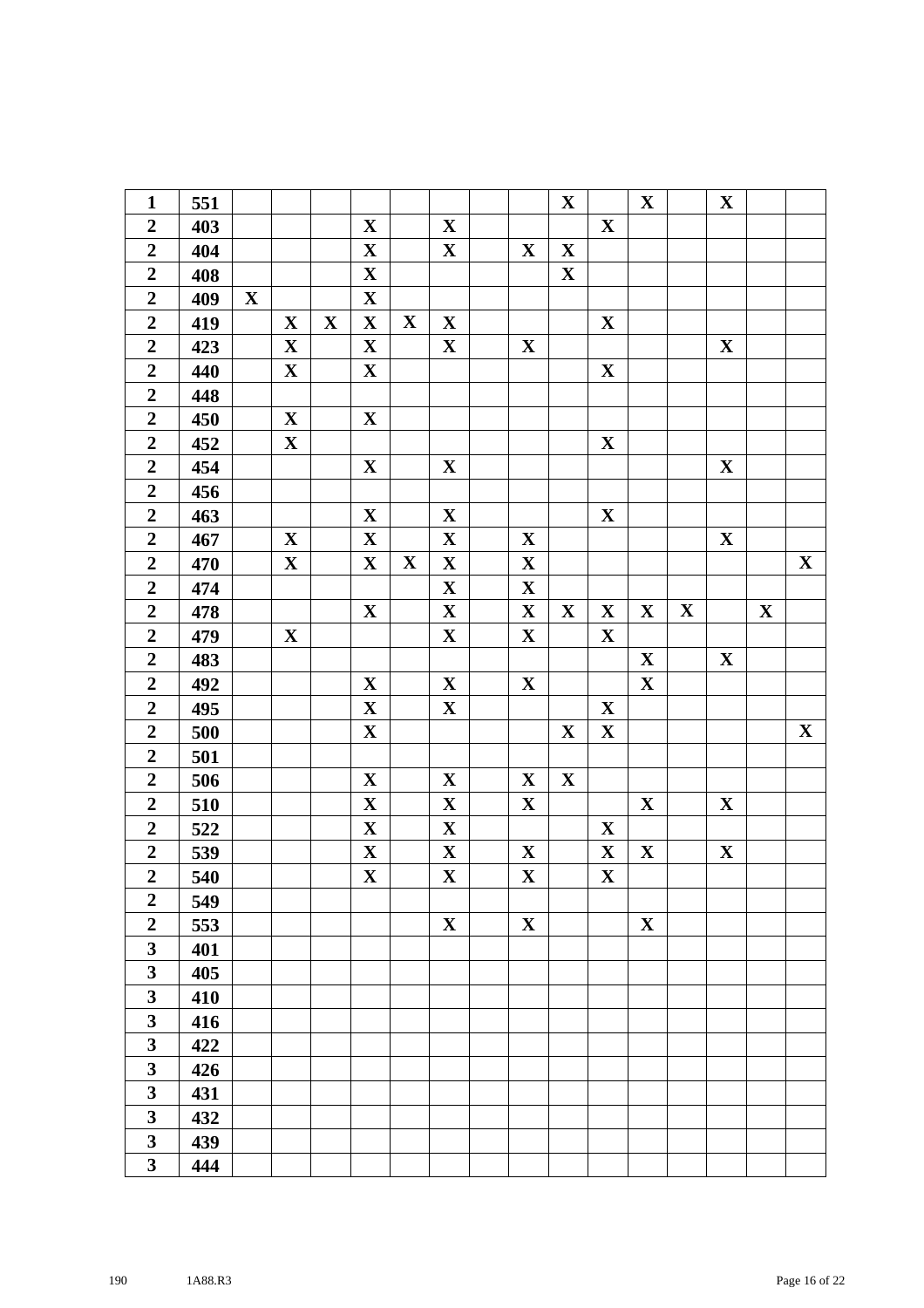| 3                       | 459 |  |  |  |  |  |  |  |  |
|-------------------------|-----|--|--|--|--|--|--|--|--|
| $\mathbf{3}$            | 475 |  |  |  |  |  |  |  |  |
| $\mathbf{3}$            | 480 |  |  |  |  |  |  |  |  |
| $\mathbf{3}$            | 484 |  |  |  |  |  |  |  |  |
| 3                       | 488 |  |  |  |  |  |  |  |  |
| $\mathbf{3}$            | 498 |  |  |  |  |  |  |  |  |
| $\mathbf{3}$            | 502 |  |  |  |  |  |  |  |  |
| $\mathbf{3}$            | 508 |  |  |  |  |  |  |  |  |
| $\mathbf{3}$            | 511 |  |  |  |  |  |  |  |  |
| $\mathbf{3}$            | 512 |  |  |  |  |  |  |  |  |
| $\mathbf{3}$            | 514 |  |  |  |  |  |  |  |  |
| $\overline{\mathbf{3}}$ | 519 |  |  |  |  |  |  |  |  |
| $\mathbf{3}$            | 521 |  |  |  |  |  |  |  |  |
| $\mathbf{3}$            | 523 |  |  |  |  |  |  |  |  |
| $\mathbf{3}$            | 525 |  |  |  |  |  |  |  |  |
| $\mathbf{3}$            | 527 |  |  |  |  |  |  |  |  |
| $\mathbf{3}$            | 532 |  |  |  |  |  |  |  |  |
| $\mathbf{3}$            | 537 |  |  |  |  |  |  |  |  |
| 3                       | 545 |  |  |  |  |  |  |  |  |
| $\mathbf{3}$            | 548 |  |  |  |  |  |  |  |  |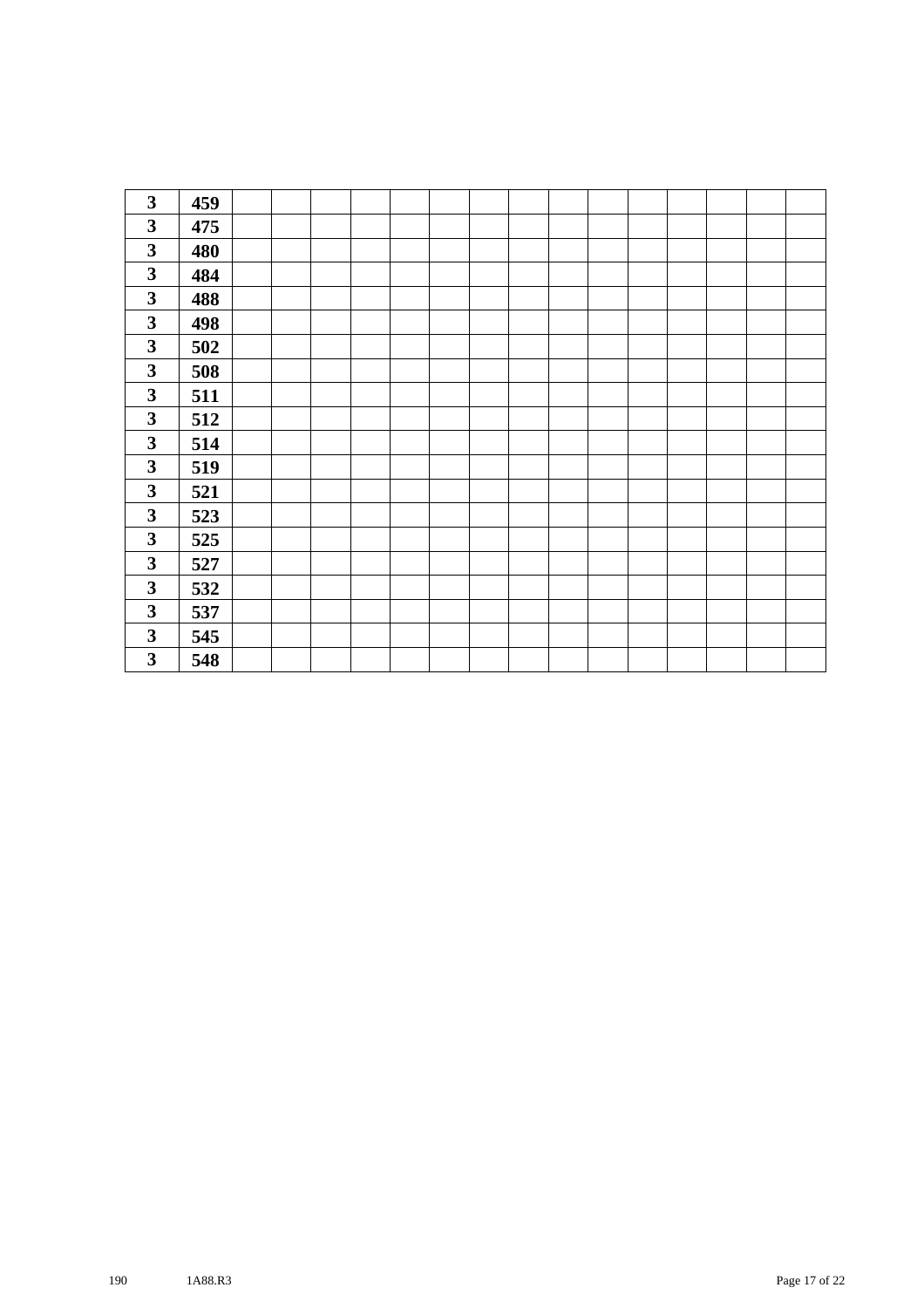| <b>Study Type</b>              | Efficacy                                                       |
|--------------------------------|----------------------------------------------------------------|
| <b>Pertaining to</b>           | Marek's Disease Virus (MDV) Serotype 3                         |
| <b>Study Purpose</b>           | Demonstrate efficacy against Marek's disease                   |
| <b>Product Administration</b>  | One dose by the subcutaneous route                             |
| <b>Study Animals</b>           | Day-old chicks divided into 3 groups                           |
|                                | Group 1 vaccinated with Code product and challenged            |
|                                | Group 2 placebo vaccinated and challenged (positive control)   |
|                                | Group 3 placebo vaccinated non-challenged (negative control)   |
| <b>Challenge Description</b>   | GA 22 strain given at 5 days of age                            |
| <b>Interval observed after</b> | The birds were observed daily for 7 weeks then tissues were    |
| challenge                      | examined.                                                      |
| <b>Results</b>                 | Vaccinates and controls were evaluated in terms of Marek's     |
|                                | disease grossly observable lesions per the criteria in 9 CFR   |
|                                | $113.330(c)$ .                                                 |
|                                |                                                                |
|                                | Birds with observable lesions:                                 |
|                                | Group 1: 3/30                                                  |
|                                | Group 2: 25/29                                                 |
|                                | Group 3: 0/27                                                  |
|                                |                                                                |
|                                | Requirements of 9 CFR 113.330(c) were met. Thirty birds in     |
|                                | Group 2 and Group 3 survived to 5 days of age; birds were      |
|                                | excluded from the study for causes unrelated to conduct of the |
|                                | study.                                                         |
|                                |                                                                |
|                                | Raw data on attached page                                      |
| <b>USDA Approval Date</b>      | 18 October 2018                                                |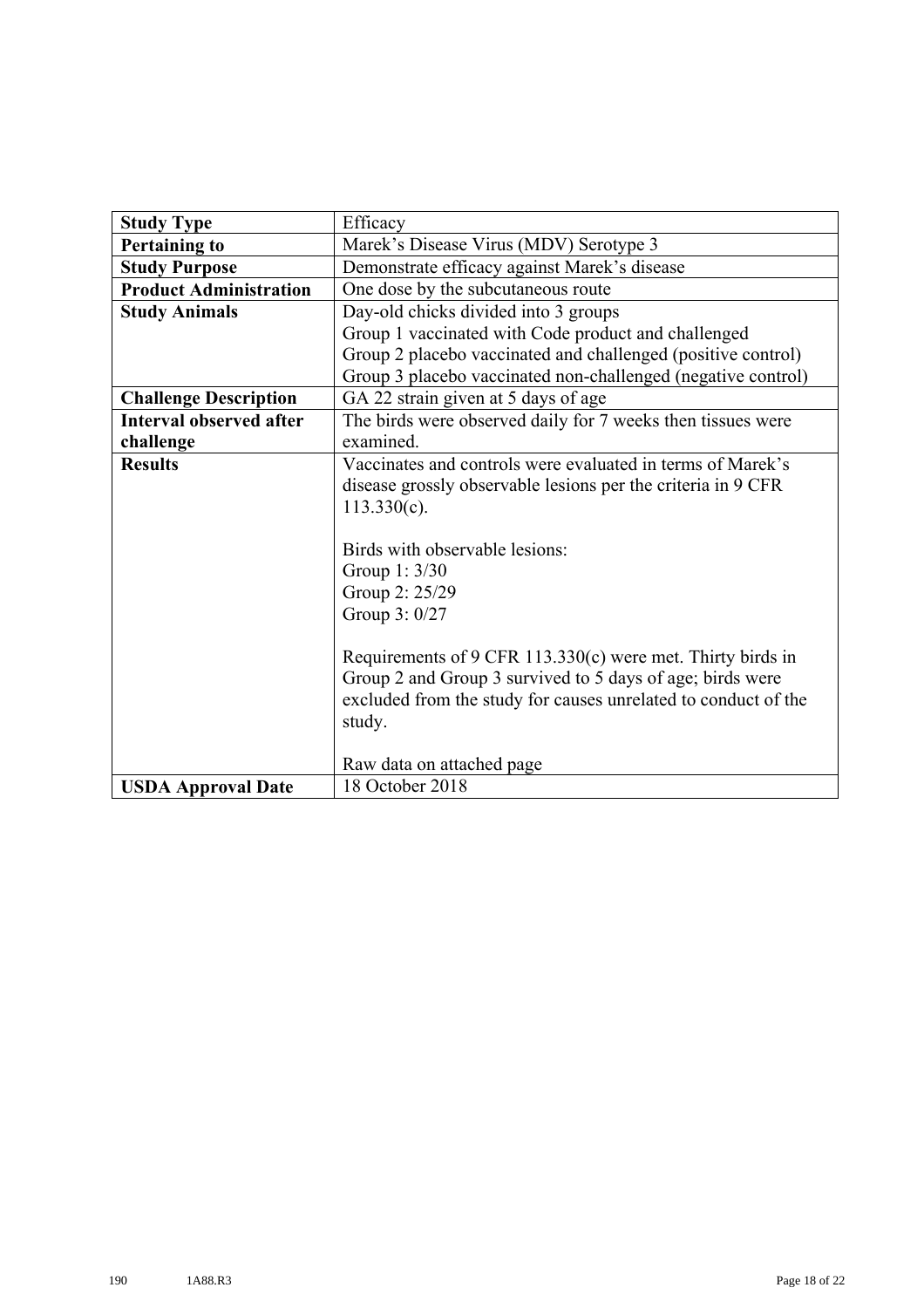| treatment               | animal | eyes | skin                      | breast muscle | heart       | liver                     | proventriculus | spleen                    | gonads      | kidney                    | intestines  | nerves | thymus |
|-------------------------|--------|------|---------------------------|---------------|-------------|---------------------------|----------------|---------------------------|-------------|---------------------------|-------------|--------|--------|
| $\mathbf{1}$            | 837    |      |                           |               |             |                           |                |                           |             |                           |             |        |        |
| $\mathbf{1}$            | 845    |      |                           |               |             |                           |                |                           |             |                           |             |        |        |
| $\mathbf{1}$            | 849    |      |                           |               |             |                           |                |                           |             |                           |             |        |        |
| $\mathbf{1}$            | 859    |      |                           |               |             | $\mathbf X$               |                | $\mathbf X$               |             | $\mathbf X$               | $\mathbf X$ |        |        |
| $\overline{\mathbf{1}}$ | 860    |      |                           | $\mathbf X$   |             | $\mathbf X$               |                |                           |             | $\overline{X}$            |             |        |        |
| $\overline{\mathbf{1}}$ | 865    |      |                           |               |             |                           |                |                           |             |                           |             |        |        |
| $\mathbf{1}$            | 874    |      |                           |               |             |                           |                |                           |             |                           |             |        |        |
| $\mathbf{1}$            | 875    |      |                           |               |             |                           |                |                           |             |                           |             |        |        |
| $\mathbf{1}$            | 876    |      |                           |               |             |                           |                |                           |             |                           |             |        |        |
| $\mathbf{1}$            | 911    |      |                           |               |             |                           |                |                           |             |                           |             |        |        |
| $\overline{\mathbf{1}}$ | 926    |      |                           | $\mathbf X$   |             |                           |                |                           | $\mathbf X$ |                           |             |        |        |
| $\overline{1}$          | 946    |      |                           |               |             |                           |                |                           |             |                           |             |        |        |
| $\mathbf{1}$            | 958    |      |                           |               |             |                           |                |                           |             |                           |             |        |        |
| $\mathbf{1}$            | 825    |      |                           |               |             |                           |                |                           |             |                           |             |        |        |
| $\mathbf{1}$            | 895    |      |                           |               |             |                           |                |                           |             |                           |             |        |        |
| $\mathbf{1}$            | 803    |      |                           |               |             |                           |                |                           |             |                           |             |        |        |
| $\overline{\mathbf{1}}$ | 826    |      |                           |               |             |                           |                |                           |             |                           |             |        |        |
| $\overline{\mathbf{1}}$ | 847    |      |                           |               |             |                           |                |                           |             |                           |             |        |        |
| $\mathbf{1}$            | 858    |      |                           |               |             |                           |                |                           |             |                           |             |        |        |
| $\mathbf{1}$            | 878    |      |                           |               |             |                           |                |                           |             |                           |             |        |        |
| $\mathbf{1}$            | 882    |      |                           |               |             |                           |                |                           |             |                           |             |        |        |
| $\mathbf{1}$            | 885    |      |                           |               |             |                           |                |                           |             |                           |             |        |        |
| $\overline{\mathbf{1}}$ | 899    |      |                           |               |             |                           |                |                           |             |                           |             |        |        |
| $\mathbf{1}$            | 901    |      |                           |               |             |                           |                |                           |             |                           |             |        |        |
| $\mathbf{1}$            | 918    |      |                           |               |             |                           |                |                           |             |                           |             |        |        |
| $\mathbf{1}$            | 922    |      |                           |               |             |                           |                |                           |             |                           |             |        |        |
| $\mathbf{1}$            | 923    |      |                           |               |             |                           |                |                           |             |                           |             |        |        |
| $\mathbf{1}$            | 938    |      |                           |               |             |                           |                |                           |             |                           |             |        |        |
| $\mathbf{1}$            | 942    |      |                           |               |             |                           |                |                           |             |                           |             |        |        |
| $\mathbf{1}$            | 956    |      |                           |               |             |                           |                |                           |             |                           |             |        |        |
| $\boldsymbol{2}$        | 804    |      |                           |               |             | $\mathbf X$               |                | X                         |             |                           | X           |        |        |
| $\boldsymbol{2}$        | 812    |      | $\mathbf X$               |               | $\mathbf X$ | $\boldsymbol{\mathrm{X}}$ |                | X                         |             |                           |             |        |        |
| $\overline{2}$          | 822    |      | $\boldsymbol{\mathrm{X}}$ |               | $\mathbf X$ |                           |                |                           |             |                           | $\mathbf X$ |        |        |
| $\boldsymbol{2}$        | 840    |      |                           |               | $\mathbf X$ |                           |                | $\boldsymbol{\mathrm{X}}$ |             | $\boldsymbol{\mathrm{X}}$ |             |        |        |
| $\boldsymbol{2}$        | 868    |      |                           | $\mathbf X$   |             |                           |                |                           | $\mathbf X$ |                           |             |        |        |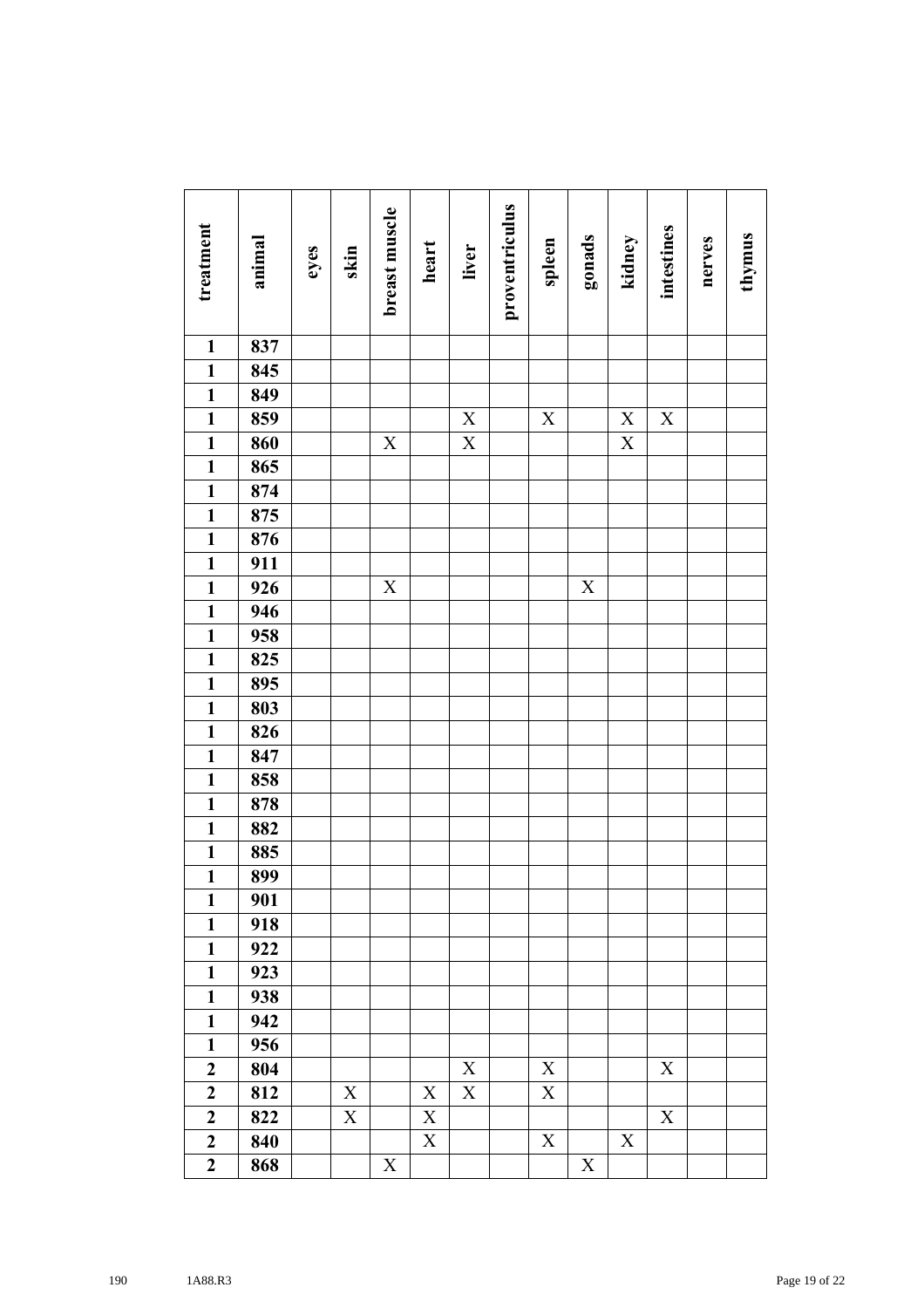| $\boldsymbol{2}$        | 908 | $\mathbf X$ |             | $\mathbf X$               | $\mathbf X$ |             | X                       | X                |             |             |             |
|-------------------------|-----|-------------|-------------|---------------------------|-------------|-------------|-------------------------|------------------|-------------|-------------|-------------|
| $\boldsymbol{2}$        | 912 |             |             | $\mathbf X$               | $\mathbf X$ |             | $\mathbf X$             | $\boldsymbol{X}$ |             |             |             |
| $\boldsymbol{2}$        | 913 |             |             |                           |             |             |                         |                  |             |             |             |
| $\overline{2}$          | 917 |             | $\mathbf X$ |                           |             |             |                         |                  |             |             |             |
| $\boldsymbol{2}$        | 920 |             |             |                           |             |             |                         |                  |             |             |             |
| $\boldsymbol{2}$        | 925 | X           |             | $\mathbf X$               |             |             |                         |                  |             |             |             |
| $\overline{\mathbf{2}}$ | 950 |             |             | $\mathbf X$               | $\mathbf X$ |             |                         |                  |             |             |             |
| $\boldsymbol{2}$        | 953 | $\mathbf X$ |             | $\mathbf X$               | $\mathbf X$ | $\mathbf X$ |                         | $\boldsymbol{X}$ |             |             |             |
| $\boldsymbol{2}$        | 955 |             |             |                           |             |             |                         |                  |             | X           |             |
| $\overline{\mathbf{c}}$ | 807 |             |             |                           | $\mathbf X$ |             | $\mathbf X$             |                  | $\mathbf X$ | $\mathbf X$ |             |
| $\boldsymbol{2}$        | 813 |             |             | $\mathbf X$               |             |             | $\mathbf X$             | X                | $\mathbf X$ |             |             |
| $\boldsymbol{2}$        | 814 |             |             |                           |             |             |                         |                  |             |             |             |
| $\boldsymbol{2}$        | 828 |             |             |                           |             |             |                         |                  |             |             |             |
| $\boldsymbol{2}$        | 831 |             |             |                           |             |             |                         | $\mathbf X$      |             |             |             |
| $\boldsymbol{2}$        | 836 | $\mathbf X$ |             | $\mathbf X$               | $\mathbf X$ |             | $\mathbf X$             |                  |             |             |             |
| $\mathbf{2}$            | 838 |             |             | $\mathbf X$               | $\mathbf X$ |             | $\mathbf X$             | $\mathbf X$      |             |             |             |
| $\overline{2}$          | 853 | $\mathbf X$ | $\mathbf X$ | $\overline{X}$            | $\mathbf X$ |             | $\overline{\textbf{X}}$ | $\mathbf X$      |             |             |             |
| $\boldsymbol{2}$        | 863 |             |             | $\mathbf X$               | $\mathbf X$ |             | $\mathbf X$             |                  | X           |             |             |
| $\boldsymbol{2}$        | 892 |             |             | $\mathbf X$               | $\mathbf X$ |             | $\mathbf X$             |                  |             |             |             |
| $\overline{2}$          | 897 |             |             |                           | $\mathbf X$ |             |                         |                  |             |             |             |
| $\boldsymbol{2}$        | 909 |             |             |                           | $\mathbf X$ |             |                         | $\boldsymbol{X}$ |             |             |             |
| $\overline{\mathbf{c}}$ | 930 |             |             | $\mathbf X$               | $\mathbf X$ |             |                         | $\overline{X}$   |             |             | $\mathbf X$ |
| $\overline{2}$          | 940 |             |             | $\mathbf X$               | $\mathbf X$ |             |                         |                  |             |             |             |
| $\boldsymbol{2}$        | 954 |             |             | $\boldsymbol{\mathrm{X}}$ | $\mathbf X$ |             | X                       | X                | $\mathbf X$ |             |             |
| $\mathbf{3}$            | 811 |             |             |                           |             |             |                         |                  |             |             |             |
| $\overline{\mathbf{3}}$ | 827 |             |             |                           |             |             |                         |                  |             |             |             |
| $\overline{\mathbf{3}}$ | 829 |             |             |                           |             |             |                         |                  |             |             |             |
| $\mathbf{3}$            | 850 |             |             |                           |             |             |                         |                  |             |             |             |
| $\overline{\mathbf{3}}$ | 854 |             |             |                           |             |             |                         |                  |             |             |             |
| 3                       | 881 |             |             |                           |             |             |                         |                  |             |             |             |
| $\overline{\mathbf{3}}$ | 898 |             |             |                           |             |             |                         |                  |             |             |             |
| $\overline{\mathbf{3}}$ | 907 |             |             |                           |             |             |                         |                  |             |             |             |
| $\mathbf{3}$            | 910 |             |             |                           |             |             |                         |                  |             |             |             |
| $\mathbf{3}$            | 921 |             |             |                           |             |             |                         |                  |             |             |             |
| $\overline{\mathbf{3}}$ | 924 |             |             |                           |             |             |                         |                  |             |             |             |
| $\mathbf{3}$            | 941 |             |             |                           |             |             |                         |                  |             |             |             |
| $\mathbf{3}$            | 808 |             |             |                           |             |             |                         |                  |             |             |             |
| $\overline{\mathbf{3}}$ | 809 |             |             |                           |             |             |                         |                  |             |             |             |
| $\mathbf{3}$            | 821 |             |             |                           |             |             |                         |                  |             |             |             |
| $\mathbf{3}$            | 830 |             |             |                           |             |             |                         |                  |             |             |             |
| $\mathbf{3}$            | 833 |             |             |                           |             |             |                         |                  |             |             |             |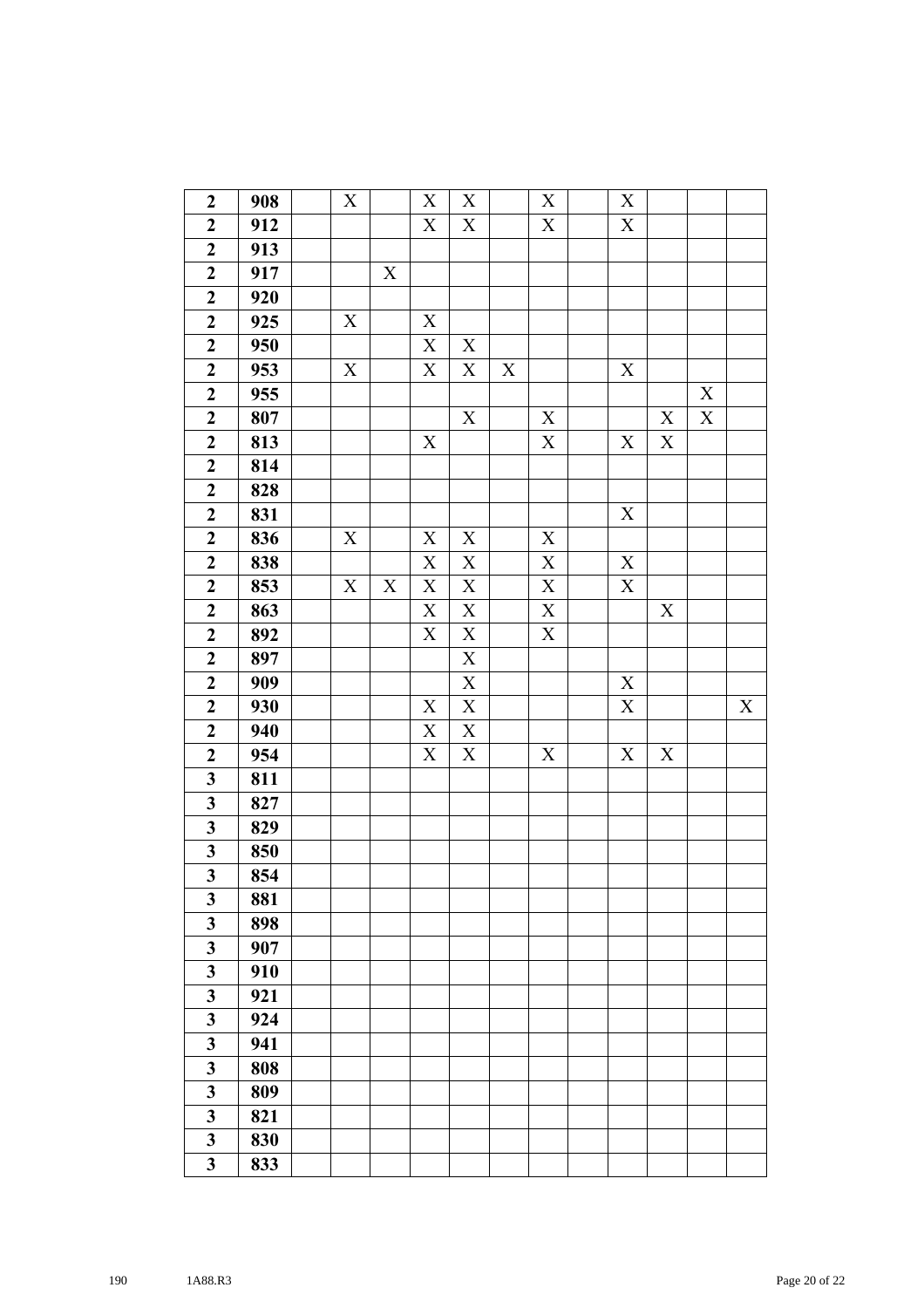| 3            | 852 |  |  |  |  |  |  |
|--------------|-----|--|--|--|--|--|--|
| 3            | 855 |  |  |  |  |  |  |
| 3            | 861 |  |  |  |  |  |  |
| 3            | 888 |  |  |  |  |  |  |
| 3            | 889 |  |  |  |  |  |  |
| 3            | 900 |  |  |  |  |  |  |
| $\mathbf{3}$ | 902 |  |  |  |  |  |  |
| 3            | 914 |  |  |  |  |  |  |
| 3            | 936 |  |  |  |  |  |  |
| 3            | 960 |  |  |  |  |  |  |